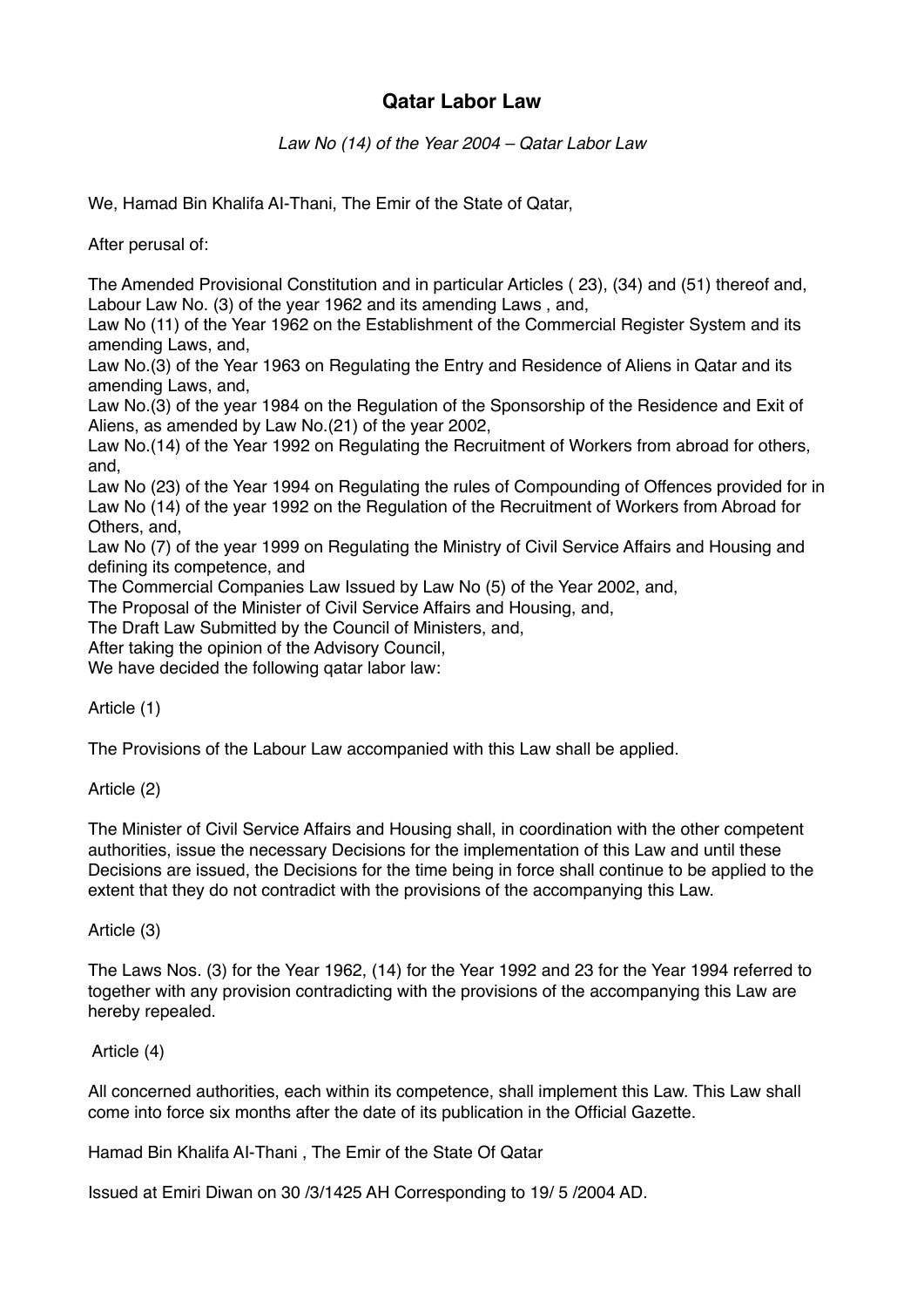Part One

Definitions and General Provisions

Article (1)

In the application of this law the following words and expressions shall, unless the context otherwise requires, have the meanings respectively assigned to them:

1. Ministry Ministry of Civil Service Affairs and Housing

2. Minister Minister of Civil Service Affairs and Housing

3. Department Labour Department at the Ministry.

4. Employer Any natural or juristic person employing one or more workers in return for a wage.

5. Worker Any natural person who works in return for a wage for an employer or under his control or supervision.

6. Apprentice Any natural person having an apprenticeship contract with an employer for his being instructed on the origins of a trade or craft or increasing his knowledge and skills thereon.

7. Juvenile Any natural person who has reached the age of sixteen but has not reached the age of eighteen.

8. Labour Any human effort, whether intellectual, technical or physical exerted in return for a wage.

9. Service Contract An agreement between an employer and worker, whether of a definite or indefinite duration, whereby the worker undertakes to perform a certain work for the employer, under his direction or supervision in return for a wage.

10. Basic Wage The rate of payment for the work done by the worker in a certain period of time or on the basis of piece or production and includes periodic increment.

11. Wage Basic wage plus all increments allowances and bonuses paid to the worker in return for or in respect of work of whatever kind and means of calculation.

12.Vocational Training Educating the trainee on the origins of a trade or craft or increasing his knowledge or skills thereon or qualifying the worker to change his trade by the necessary practical and theoretical means and programs.

13. LicensedPhysician The person licensed to practise the medical profession in Qatar. 14. Corporation Any establishment in which the Qatari share capital is not less than 51 %

and whose main place of business is in Qatar. 15. Establishment Any project managed by a natural or juristic person and employing a worker

or more.

16. Continuous Service The uninterrupted service of the worker with the same employer or his legal successor. This continuous service will not be interrupted in case of periods of leave, permitted or agreed absence orstoppage of work in the establishment for reasons not related to the worker.

17. Temporary Work The work whose nature necessitates its performance in a limited period or which is limited to a certain work and ends upon its performance.

18. Casual Work The work which is by its very nature not included in the activities carried on by the employer and the performance of which does not take more than four weeks.

19. Work Injury : Suffering by the worker from any of the occupational diseases listed in schedule No.(1) to this law or any injury resulting from anaccident happening to the worker during the performance of his work or by reason thereof or on his way to or back from his work provided that the journey to and from the work is made without any break lingering, or diversion from the normal route.

20. WorkersOrganizations The Workers' Committees, the General Committee for the Workers in a trade or industry and the General Union for the Workers of Qatar.

 21. CompetentMedical Authority The Authority to be specified by the Ministry of Public Health. Article (2)

This Law shall apply to the employers and workers, and prescribe their rights and obligations and regulates the relationship between them.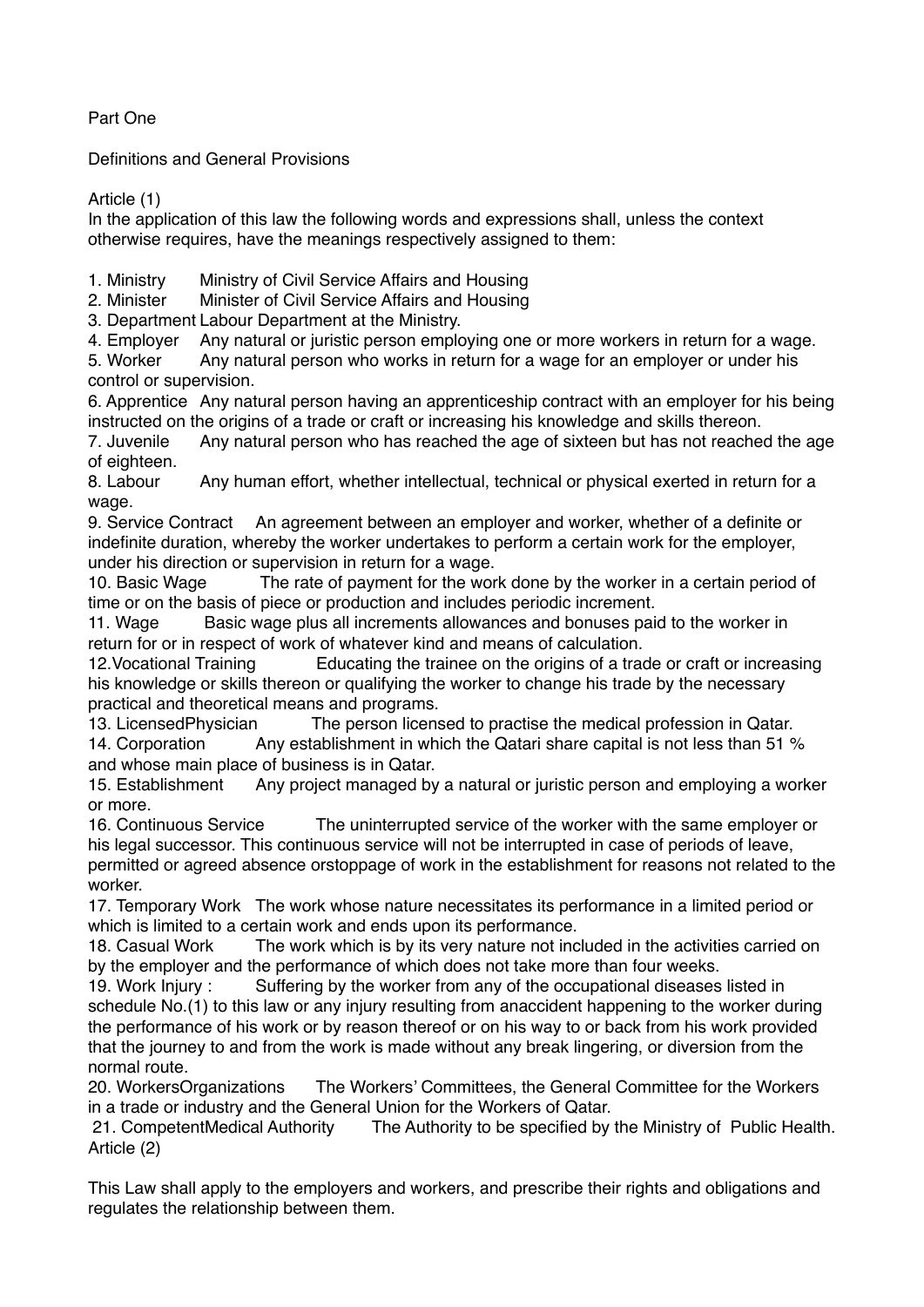# Article (3)

Except as otherwise provided for in any other law the provisions of thislaw shall not apply to the following categories:

The employees and workers of the Ministries and other governmental organs, publicinstitutions, corporations and companies which are established by Qatar Petroleum by itself or with others, and the workers whose employment affairs are regulated by special laws.

The Officers and members of the armed forces and police and the workers employed at sea. The workers employed in casual works.

The persons employed in domestic employment such as drivers, nurses, cooks, gardeners and similar workers.

Working members of employer's family. These are the wife, ascendants and descendants who are residing with and wholly dependent on him.

The workers employed in agriculture and grazing other than the persons employed in the agricultural establishments processing and marketing their own products or those who are permanently employed in the operation or repair of the necessary agricultural mechanical appliances.

The provisions of this law or any part thereof may by a resolution of the Council of Ministers upon the recommendation of the Minister be applied to categories 3,4,5 & 6 referred to in this Article.

# Article (4)

The entitlements prescribed by this law represent the minimum entitlements of the workers and any stipulation contradicting the provisions of this law shall be void even if it was made prior to the date of application of this law unless the said stipulation is more advantageous to the workers and any release, compromise or waiver of the entitlements prescribed for the worker by this law shall be deemed void.

# Article (5)

The sums due to the worker or his heirs under this law shall have priority over all movables and immovable properties of the employer and shall have a privilege over all other debts including the debts due to the State.

# Article (6)

If the employer entrusts any natural or juristic person with the carrying out of the employer's original work or any part thereof such any natural or juristic person shall equally treat his workers and the workers of the original employer whom he employs for the carrying out of that work in regard to entitlements and privileges. The employer and any such natural or juristic person shall be jointly liable for the payment of these entitlements and privileges to the extent of the sums for which the employer is liable to the person entrusted with the work.

# Article (7)

The employer shall before the commencement of the work in his establishment notify the Department of the following particulars:

The name of the establishment, its location, its type of activities, its correspondence address and its telephone number.

The nature of the work which the establishment carries on.

The number of workers employed by the establishment, their professions and nationalities. The name of the authorized manager of the establishment.

Article (8)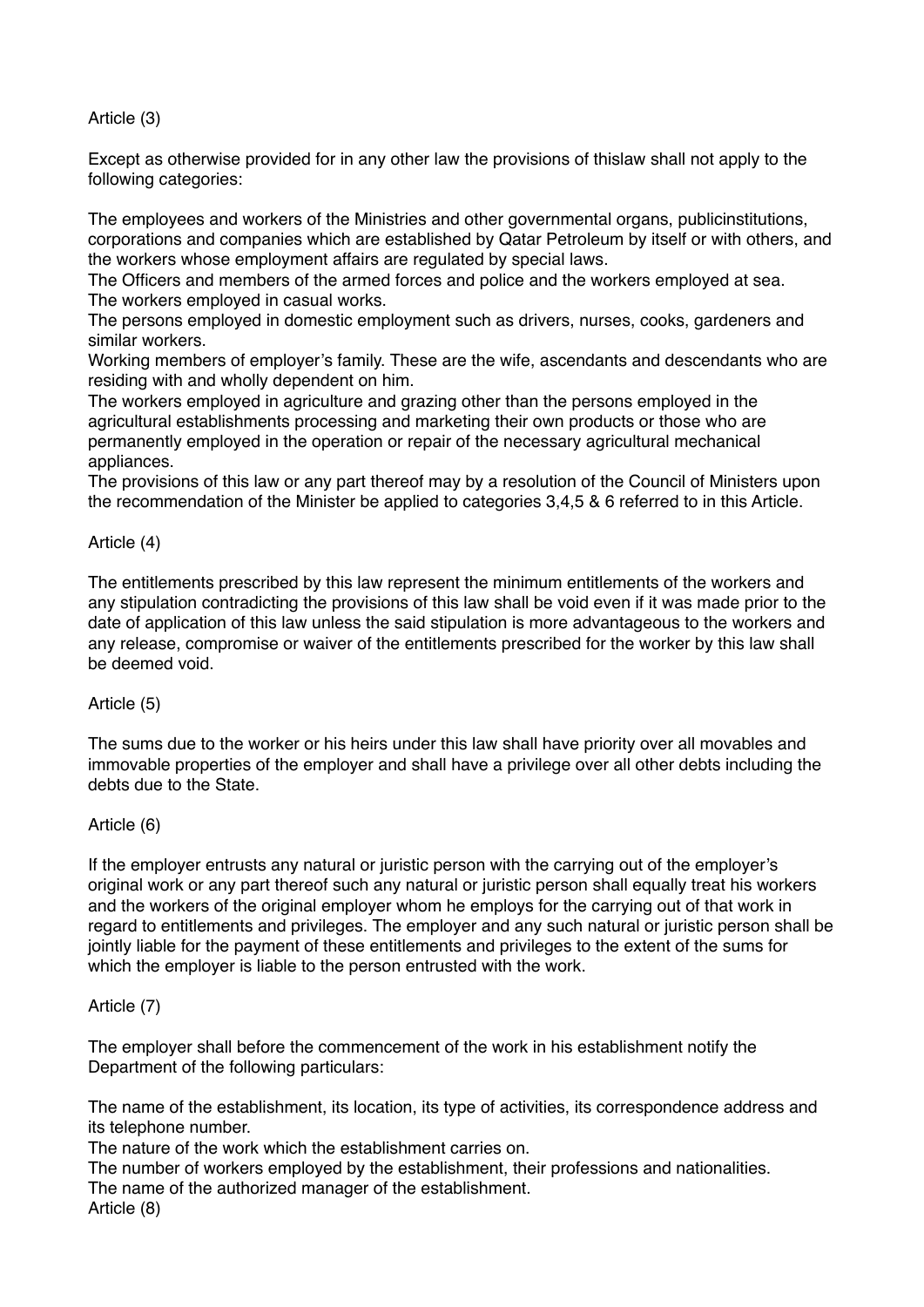The periods and dates indicated in this law shall be calculated according to the Gregorian Calendar. A calendar year means 365 days and a calendar month means 30 days.

### Article (9)

All contracts and other documents and written instruments provided for in this law shall be made in Arabic.

The employer may accompany such contracts, documents or written instruments with translations into other languages and in case of any difference the Arabic text shall prevail.

### Article (10)

All lawsuits filed by the workers or their heirs claiming the entitlements accruing under the provisions of this law or the service contract shall be dealt with urgency and shall be exempted from judicial fees.

Subject to the provisions of Article 113 of this law, the right to file a lawsuit for a claim of the entitlements accruing under the provisions of this law or the service contract shall lapse by the expiry of one year from the date of expiry of the contract.

### PART TWO

### VOCATIONAL TRAINING

### Article (11)

The vocational training shall be carried out inside the establishments or in the institutes and centers which are to be designated for this purpose.

The Minister shall by a decision, specify the theoretical and practical programs for the training, its maximum duration, the rules and conditions to be followed in respect thereof the method of examination and the certificates to be granted to the trainees upon completion of the training.

#### Article (12)

Any employer employing fifty employees or more shall provide training on the technical works to 5% of his Qatari workers to be nominated by the Department in accordance with the training program approved by the Ministry.

#### Article (13)

The Apprentice shall contract by himself with the employer unless the age of the Apprentice is below eighteen years in which case the Apprentice shall contract through his guardian or trustee as the case may be.

#### Article (14)

The vocational training contract shall be in writing and therein shall specify the type of the trade or craft on which the Apprenticee is to be trained, the period of the training, its consecutive. stages and the wage to be paid to the apprentice provided that the wage to be paid to the apprentice in the last stage of the training shall not be less than the minimum wage prescribed for similar work.

The wage of the apprentice shall not be fixed on the basis of the piece or production.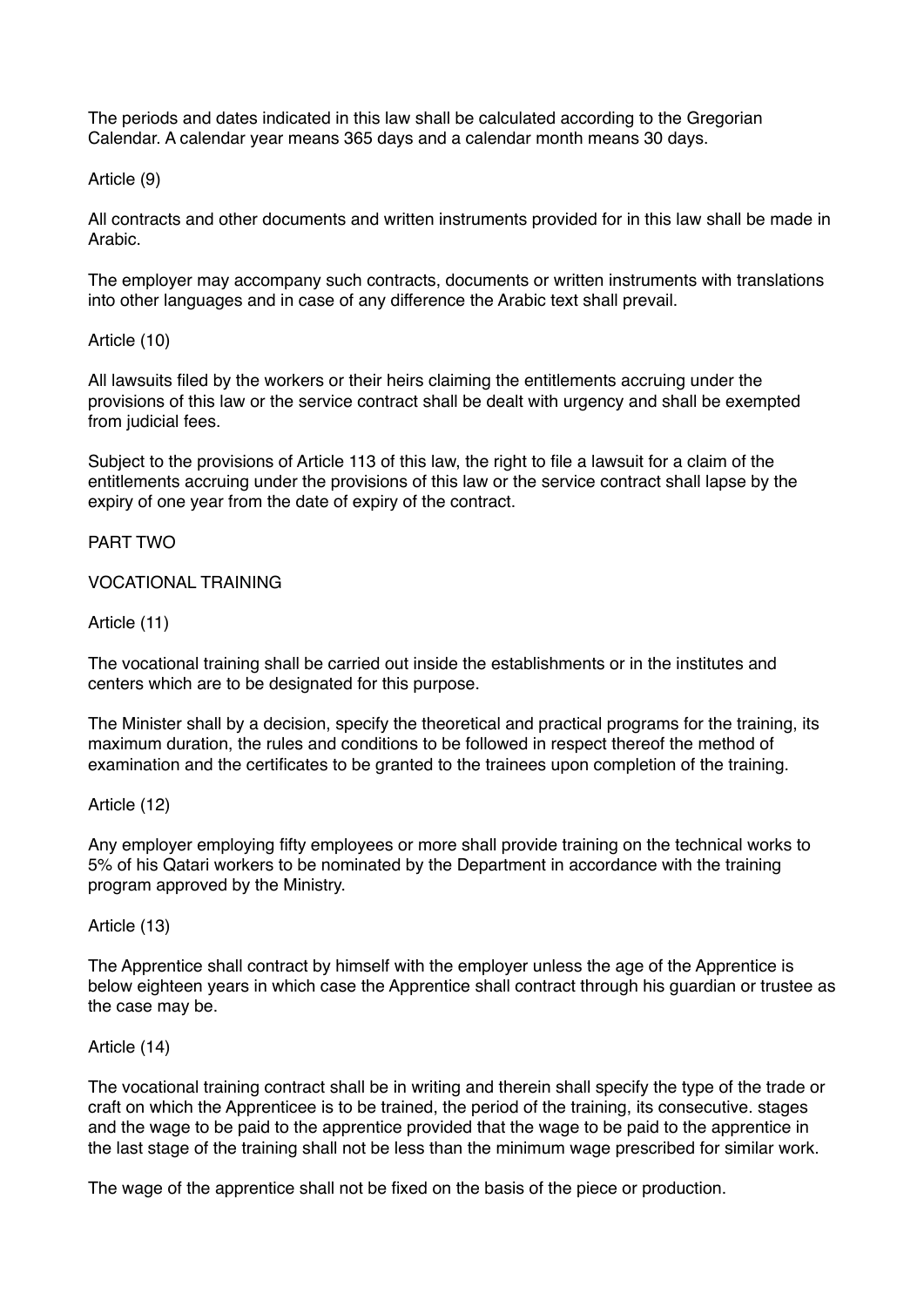# Article (15)

The vocational training contract shall be made out in three copies, each party shall retain one copy and the third copy shall be filed with the Department for its registration and attestation within one week from the date of conclusion of the contract. If the Department does not object to the contract within ten days from the date of its being filed the contract shall be deemed to be approved from the date of its being so filed.

# Article (16)

The employer may terminate the vocational traiing contract before its expiry date in the following instances:

If it has been proved that the apprentice is not capable of learning the craft or trade.

If the apprentice commits a breach of any of his essential obligations under the contract.

The apprentice, his guardian or trustee may terminate the vocational training contract at any time provided that the termination is based on legitimate grounds.

The party intending to terminate the contract shall notify the other party in writing at least seven days prior to the date he fixes for the termination.

### Article (17)

The parties to the vocational training contract may agree that the apprentice shall work with the employer after the expiry of the apprenticeship period.

#### PART THREE

### REGULATION OF THE EMPLOYMENT OF WORKERS

Article (18)

Priority in the employment shall be given to the Qatari workers. NonQatari workers may be employed in case of need.

#### Article (19)

The employer shall provide the Department every six months with a report containing particulars of the names of the workers working with him, their sex, nationalities, the works they are carrying out, their wages and ages and the particulars of their work permits.

#### Article (20)

The Department shall, in respect of regulating the employment of the Qatari Nationals, perform the following:

Collection of the information concerning the supply and demand for manpower and preparation of studies on the status of employment.

Registration of the Qatari Nationals who are unemployed and those who are looking for better employment in a register to be prepared for this purpose. The registration shall be made at the instance of the Qatari Nationals. The employment applicant shall be given a registration certificate, free of charge, his age, his trade, his qualifications and his previous employment shall be specified. Nomination of the registered applicants to the employers for the posts and works that are suitable for them and suit their ages and technical capabilities with the employers.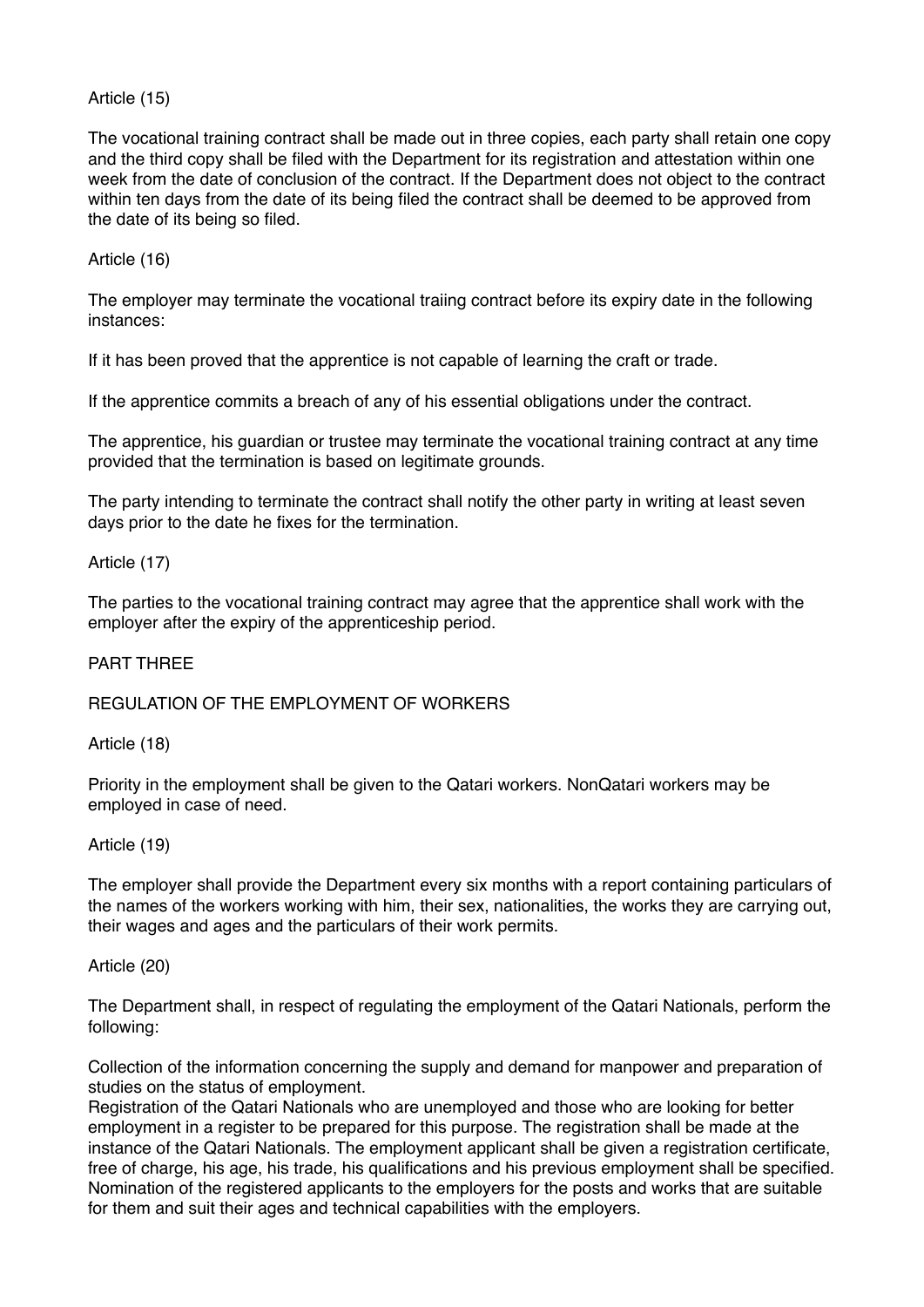# Article (21)

No Qatari National may be employed unless he is in possession of the registration certificate referred to in the preceding Article. The persons occupying positions the occupiers of which are deemed to be empowered to exercise the powers of the employer and those who carry out casual work are exempt from the application of this Article.

# Article (22)

The employer shall notify the Department of the vacant posts and work available with him, the conditions which the persons who may occupy or carry out these posts and works must satisfy, the wages fixed for any of these posts or works and the dates fixed for the occupancy or carrying out thereof within a period which shall not exceed a month from the date of the creation or availability of a vacancy or the provisioning of the work.

The employer shall return to the Department within seven days of contracting the registration certificate of the worker with whom he has" contracted accompanied by a statement including the type of work and amount of wage and the date fixed for the commencement of the employment.

Article (23)

Non-Qatari workers may not be employed otherwise than after approval of the Department and their obtaining of permits to work in the State in accordance with the rules and procedures to be specified by the Ministry.

The work permit shall be issued to the non-Qatari subject to the following conditions:

The non-availability of a qualified Qatari worker registered in the registers of the Department and to carry out the work in respect of which the work permit is applied for.

The non-Qatari applying for the work permit shall be in possession of a residence permit. The non-Qatari national shall be medically fit.

The validity period for the work permit shall be limited to the permitted residence period so that it may not exceed five years unless the approval of the Department is obtained.

The provision of this Article shall apply to the categories provided for in Sub Articles (3), (4),(5) and (6) of Article (3) of this law.

Article (24)

The form of the work permit and the necessary particulars therein shall be issued by a decision of the Minister.

Article (25)

The Minister may cancel the work permit granted to a non-Qatari worker in the following instances:

If the worker fails to satisfy either of condition (2) or (3) provided for in Article (23) of this law. If the worker discontinues the employment for a cause related to him without acceptable excuse for more than three months.

If the worker works for an employer other than the employer the worker has been granted the work permit to work with.

Dismissal of the worker on disciplinary grounds.

Article (26)

The proportion of the non-Qatari workers to the Qatari workers shall be determined by a decision of the Minister in each of the work. The Minister may prohibit the employment of non-Qatari workers in any of these sectors as the public interest may necessitate.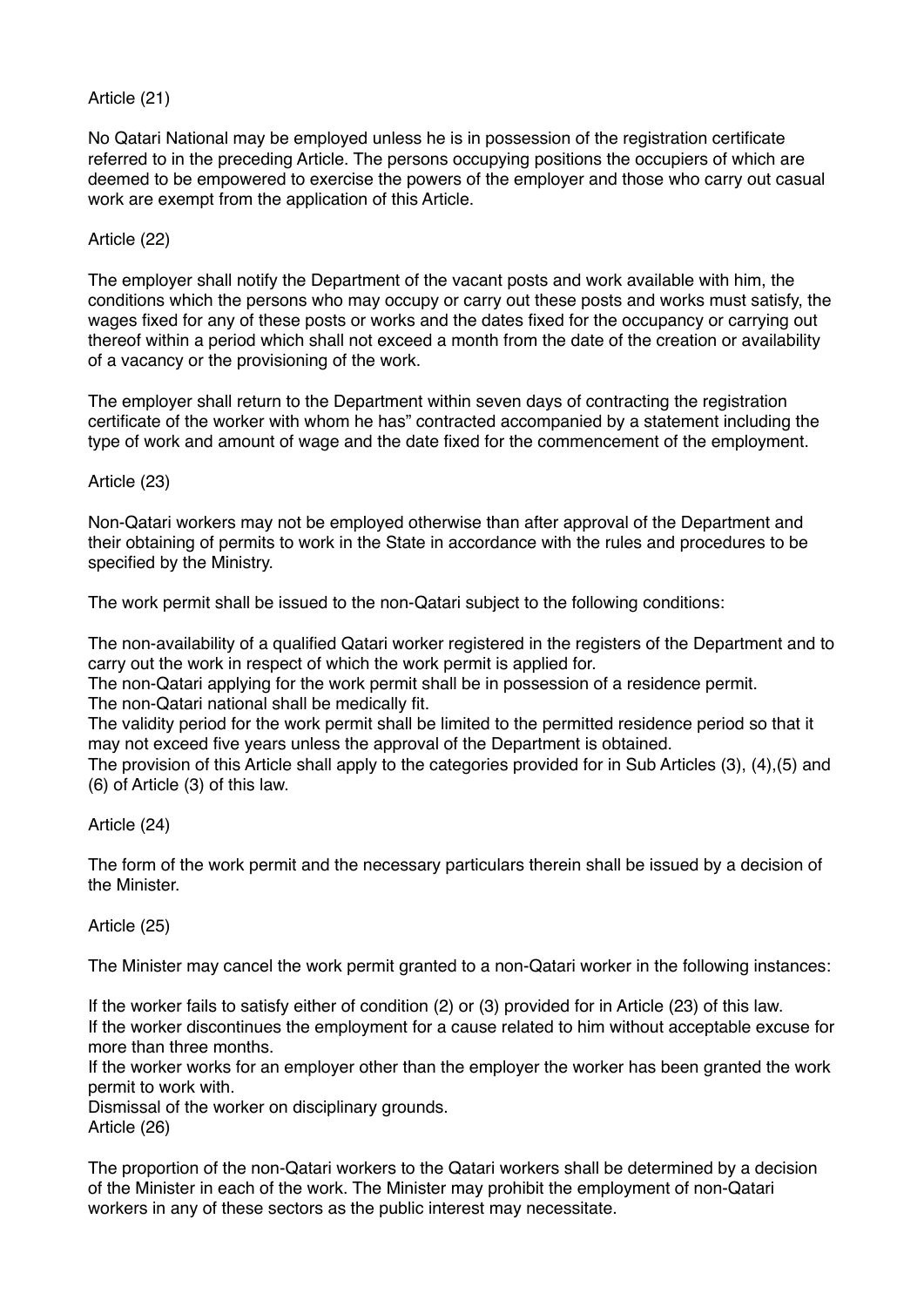# Article (27)

The employer who employs foreign experts or technicians shall train an appropriate number of Qatari workers to be nominated by the Department on the work carried out by the experts and technicians or employ assistant Qatari workers for them for the purpose of training and gaining expertise

# Article (28)

The employer may not recruit workers from abroad except through a person authorised to do so.

As an exception to this provision the employer or his authorised representative may recruit workers from abroad for his own account after obtaining the approval of the Department. This exception includes (householders) who shall be exempted from obtaining the approval of the Department in respect there to.

# Article (29)

A natural or juristic person may not recruit workers from abroad for. others unless he has obtained a licence to do so.

The license shall be valid for two years renewable for a similar period or periods. The conditions of obtaining the licence shall be determined by a decision of the Minister.

### Article (30)

The application for the license to recruit workers from abroad for others shall be submitted to the Department on a form to be determined by a Decision of the Minister accompanied by the documents supporting the same in accordance with the provisions of this law and its implementing Decisions. The Department shall examine the application and its attachments and submit it to the Minister for his decision thereon within a period of 30 days from the date of its submission. The expiry of the said period without a decision on the application shall be deemed to be a refusal thereof.

# Article (31)

The granting of the license to recruit workers from abroad for others shall be made by a Decision of the Minister and the Department shall notify the concerned party of the approval or disapproval to grant the license within one week from the date of its issuance.

If the application for the license is refused or the period provided for in the preceding article expires without a Decision on the application being made the applicant may appeal to the Minister within 15 days from the date of his being notified of the refusal decision or the expiry of the period referred to. The appeal shall be decided on within thirty days from the date of its submission. The decision of the Minister on the application shall be final and the expiry of this period without a decision on the appeal being made shall be considered as a refusal of the appeal.

# Article (32)

The person who is licensed to recruit workers from abroad for others shall obtain the necessary commercial license for this purpose.

Article (33)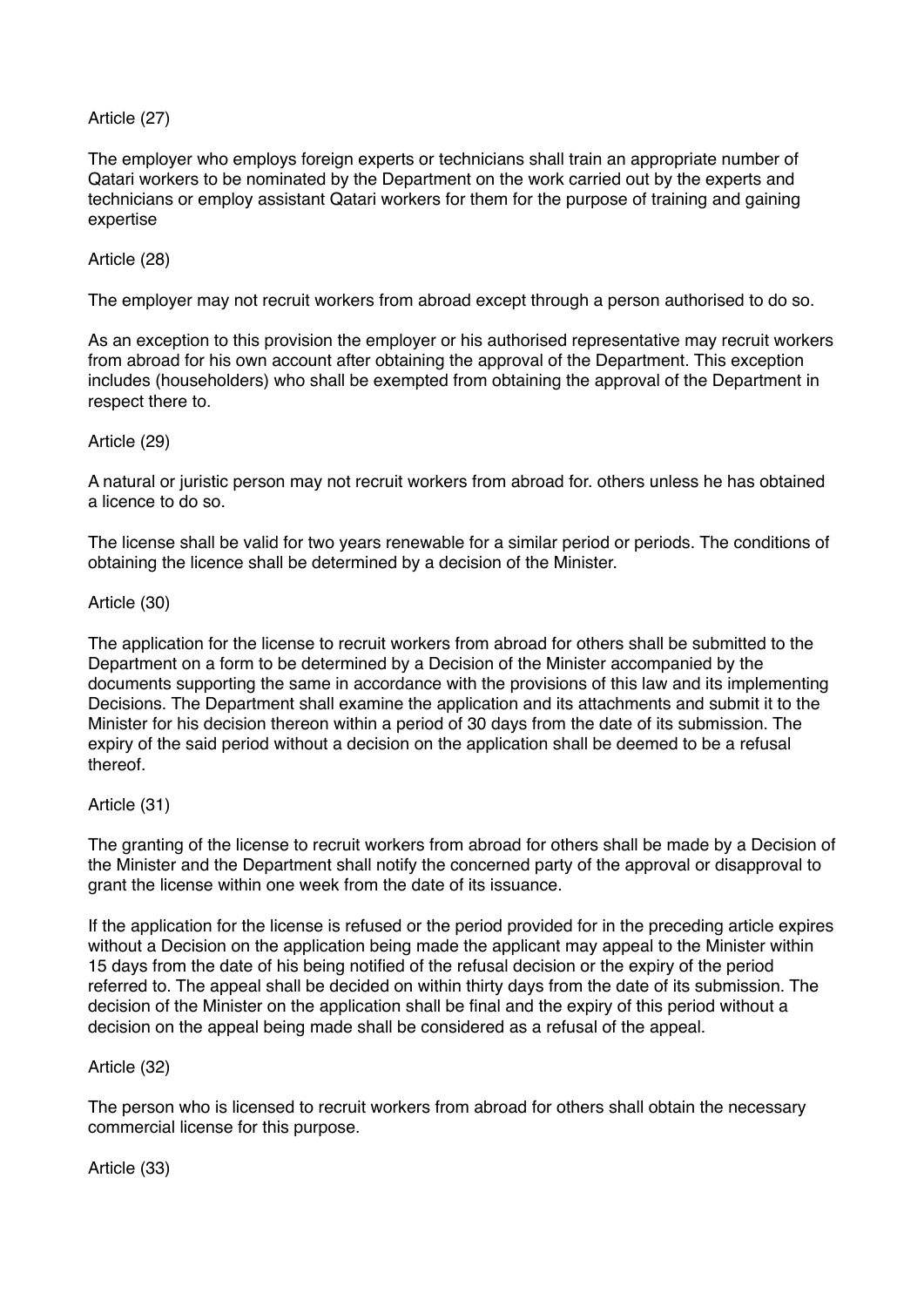The person who is licensed to recruit workers from abroad for others shall be prohibited from doing the following:

To receive from the worker any sums representing recruitment fees or expenses or any other costs.

To carry out in the office any other business other than the recruitment of workers from abroad for others.

Article (34)

The recruitment of workers from abroad for others shall be made in accordance with a written contract between the licensed person and the employer in accordance with a model to be determined by a decision of the Minister.

The task of the licensed person shall be considered to have been completed immediately on the arrival of the workers and their delivery to the employer without prejudice to the obligations specified in the recruitment contract.

Article (35)

The person licensed to recruit workers from abroad shall be subject to the supervision of the Ministry and shall keep in the office the particulars, registers and other documents which shall be specified by a Decision of the Minister.

Article (36)

The procedures of licensing the recruitment and the rules and conditions of the works of the offices of recruitment of workers from abroad for other shall be determined by a decision of the Minister.

#### Article (37)

Fees shall be imposed on the following:

The granting of the work permit and the renewal and replacement thereof.

The granting of the license to recruit workers from abroad and renewal and replacement thereof.

The attestation of the seals of companies and establishments, the service contract, the certificates and the other documents which are to be attested by the Ministry.

The fixing of these fees and the exemption therefrom shall be made by a resolution of the Council of Ministers.

PART FOUR

THE INDIVIDUAL LABOR RELATIONSHIPS

Article (38)

The Service Contract shall be made in writing and attested by the Department and shall comprise three copies, one copy to be delivered to each of the parties and the third copy to be deposited with the Department.

The Service Contract shall specify the terms concerning the labour relationship between its two parties and in particular shall contain the following:

The name of the employer and place of his work.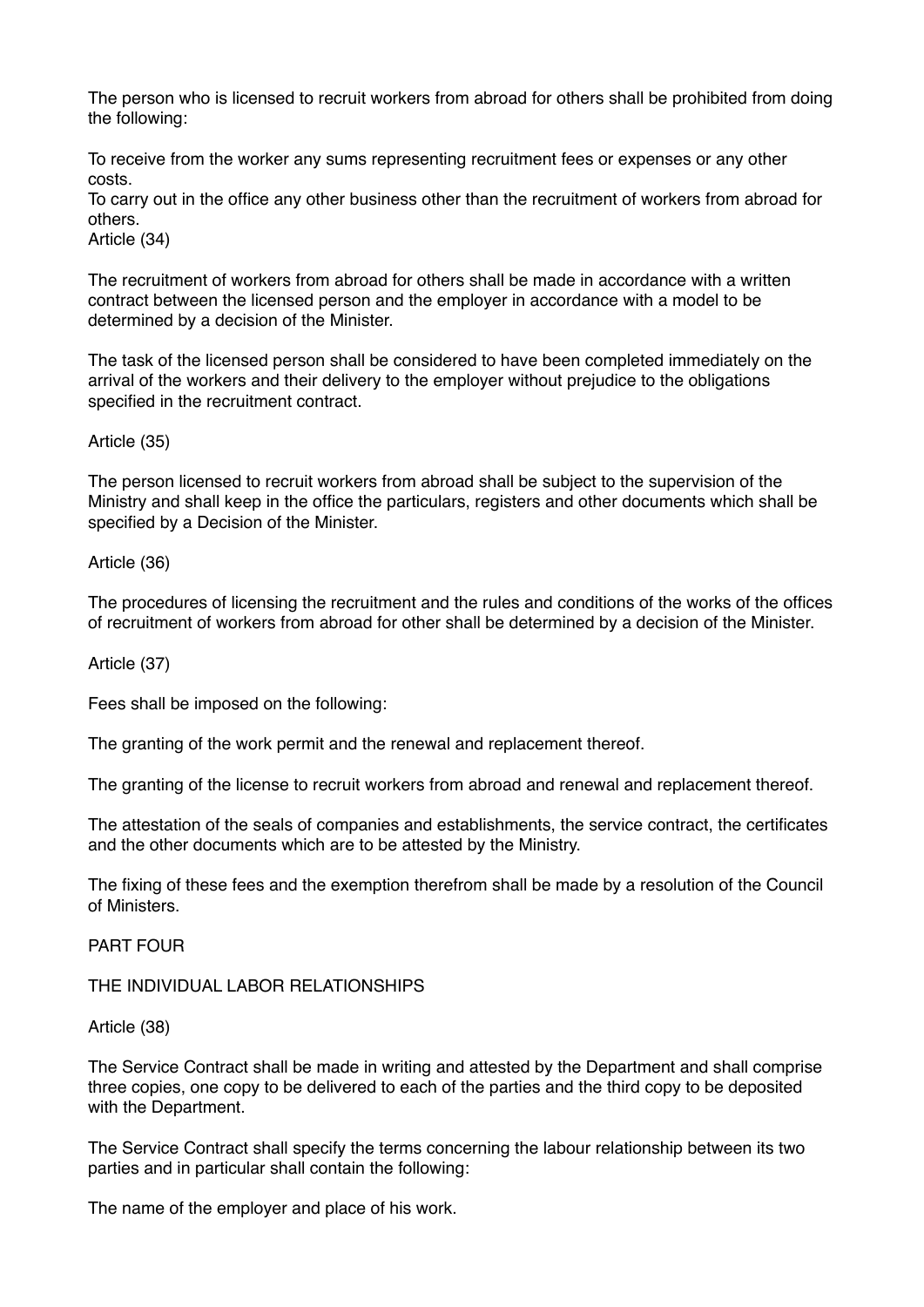The name, qualifications, nationality, profession and residence of the worker and the proof necessary for his identification.

The date of conclusion of the contract.

The nature and type of the work and place of contracting.

The date of commencement of the work.

The period of the contract if the contract is of a definite duration.

The agreed wage and the method and date of the payment thereof.

If the service contract is not made in writing the worker may prove the labor relationship and the rights which have arisen therefrom by all means of proof.

#### Article (39)

The service contract may contain a provision subjecting the worker to a probation period to be agreed on between the two parties provided that the probation period shall not exceed six months.

The worker shall not be subjected to more. than one probation period with the same employer.

The employer may terminate the contract within the probation period if it has been proved to him that the worker is not capable of carrying out the work provided that the employer shall notify the worker thereof before at least three days from the date of termination.

### Article (40)

If the service contract is of a limited duration, the duration thereof shall not be more than five years. This period may be renewed for a similar period or periods by agreement of the two parties.

If the contract has not been renewed and the parties thereto continue to abide by it after expiry of its duration without an explicit agreement, the contract shall be considered to have been renewed for unlimited duration on the same conditions provided for therein.

The renewed duration shall be considered to be an extention of the previous duration and the period of service of the worker shall be calculated as starting from the date of his entering the service of the employer for the first time.

# Article (41)

If the subject-matter of the contract is the performance of a specific work, the contract shall expire on the performance of that work.

If the work is by its nature susceptible of being renewed and the performance of the contract continues after performance of the agreed work, the contract shall be considered to have been renewed for similar periods by agreement of the two parties.

#### Article (42)

The worker shall undertake the following:

To perform the work by himself and exercise the care of the ordinary man in its performance.

To carry out the orders of the employer concerning the performance of the work if these orders do not include orders which contravene the law or the contract and if the carrying out of these orders does not subject the worker to danger.

Not to work for third parties for or without a wage.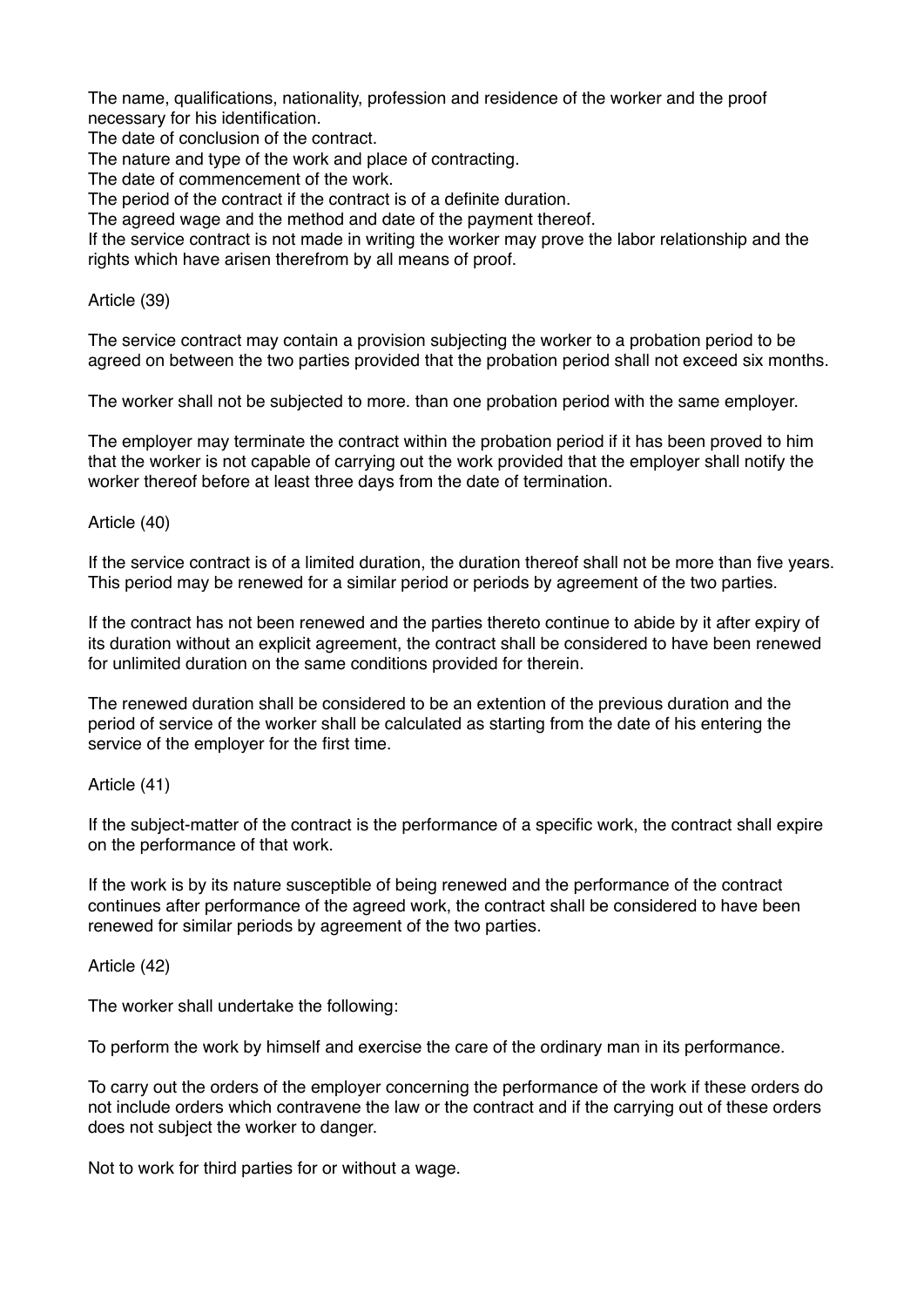To take care of the raw materials, means of production, products etc. which are in his possession or under his disposal and to take the necessary steps for their safe keeping and maintenance.

To carry out the safety and professional health instructions prescribed in the establishment.

To cooperate in the prevention of the occurance of accidents in the place of work or in the alleviation of the results thereof.

To continuously procure the professional and cultural development of his skills and expertise in accordance with the regulations and procedures prescribed by the employer in participation with the concerned authority within the limits of available facilities.

Not to disclose the secrets of the employer even after expiry of the contract.

Not to use the work tools outside the place of work without permission of the employer and to keep such tools in the places designated therefore.

Not to accept gifts, remuneration, commission or sums in respect of performance of his duties otherwise than from the employer.

To return on the expiry of the contract the non-consumed tools or materials at his disposal.

Article (43)

Any condition in a service contract shall be void when it contains an undertaking by the worker to work for the rest of his life with the employer or to abstain from carrying out any craft or profession which may be carried out after leaving the work even if the contract is agreed before the coming into force of this law.

If the nature of the work allows the worker to know the clients of the employer or the secrets of the business of the establishment, the employer may stipulate that the worker shall not compete with him or participate in any undertaking competing with him after expiry of the contract. Such stipulation shall be valid only if it is restricted as to its duration and place and to type of the work to the extent necessary for the protection of the legitimate interests of the employer. The period of such undertaking shall not exceed two years.

Article (44)

The employer shall undertake to enable the worker to perform the work and to provide him with all things necessary therefore, and if the worker attends the place of work and is willing to perform the work but could not do so for reasons beyond his control, he shall be considered to have actually done the work and be entitled to the advantages accuring therefrom.

Article (45)

The employer may not ask the worker to perform other than the work agreed upon unless necessity so requires for the prevention of an accident or repair of what arises therefrom or in case of force majeure provided that the worker shall be paid the entitlement accruing therefrom.

As an exception from the foregoing, the employer may ask the worker to perform work other than the work agreed upon if it is temporary or if the work does not basically differ from the original work and if the request to perform that work does not entail an insult on the worker provided that the wage of the worker shall not be reduced.

Article (46)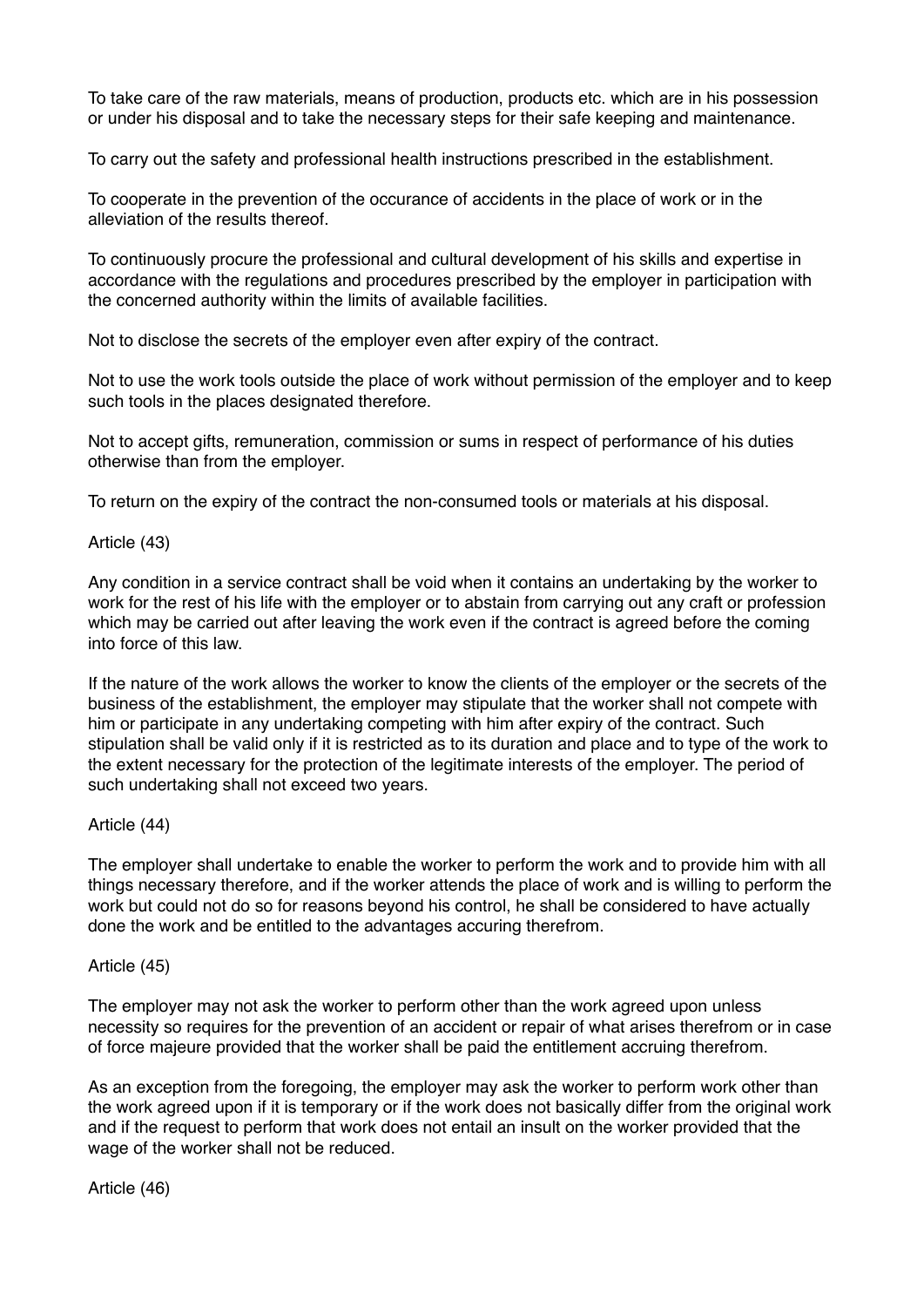The employer who employs ten or more workers shall make regulations for the organization of the work in his establishment. The coming in to force of these regulations and any amendments thereto shall be conditional on their production to the Department for the approval thereof. If the Department does not notify the approval of such regulations within one month from the date of their submission they shall be considered to have been approved.

Such regulations shall be posted at a conspicous place in the establishment for the perusal thereof by the workers and shall not be effective against them until the expiry of 15 days from the date of the announcement thereof.

The Minister may by a decision determine the form of the regulations regulating the work for the guidance of the employers.

### Article (47)

The employer shall keep a special file, for each worker where he shall deposit all papers and certificates concerning the worker and the decisions and instructions related thereto.

The employer shall keep the said file for a period of at least one year after the expiry date of the service of the worker with him.

### Article (48)

The employer shall maintain the following registers:

The workers' register which shall in particular contain the names, nationalities, jobs, amounts of wage, date of commencement of work, marital status, academic and professional qualifications, leaves of the workers and the penalties inflicted upon him.

The wages' register, where the names of the workers in the order of their engagement in the work, the amounts of daily, weekly or monthly wages, or piece or production wages and their additions in respect of every worker, the additional wages paid to them, the amounts of deductions and the net wages received by every worker.

The register of total penalties where the monetary penalties are inflicted upon the workers and the total amount thereof shall be entered.

The register of work injuries where the work injuries sustained by every worker shall be entered. The end of service register where the names of the workers whose services have been terminated, the dates and causes of the termination and the entitlements paid to them or to their heirs shall be entered.

Article (49)

If the service contract is of an indefinite duration any of the two parties thereto may terminate it without giving the reasons for the termination. In this case the party intending to terminate the contract shall notify the other party in writing as follows:

In respect of the workers who receive their wages annually or monthly, the notification shall be given not less than one month prior to the date of the termination. If the period of service is five years or less. If the period of service is more than five years, the notification period shall be at least two months prior to the date of termination.

In all other cases the notification shall be given in accordance with the following periods :

- A) If the period of service is less than one year the notification period shall be at least one week.
- B) If the period of service is more than one year and less than five years
- C) the notification period shall be at least two weeks.
- D) If the service period is more than five years the notification period shall
- E) be at least one month.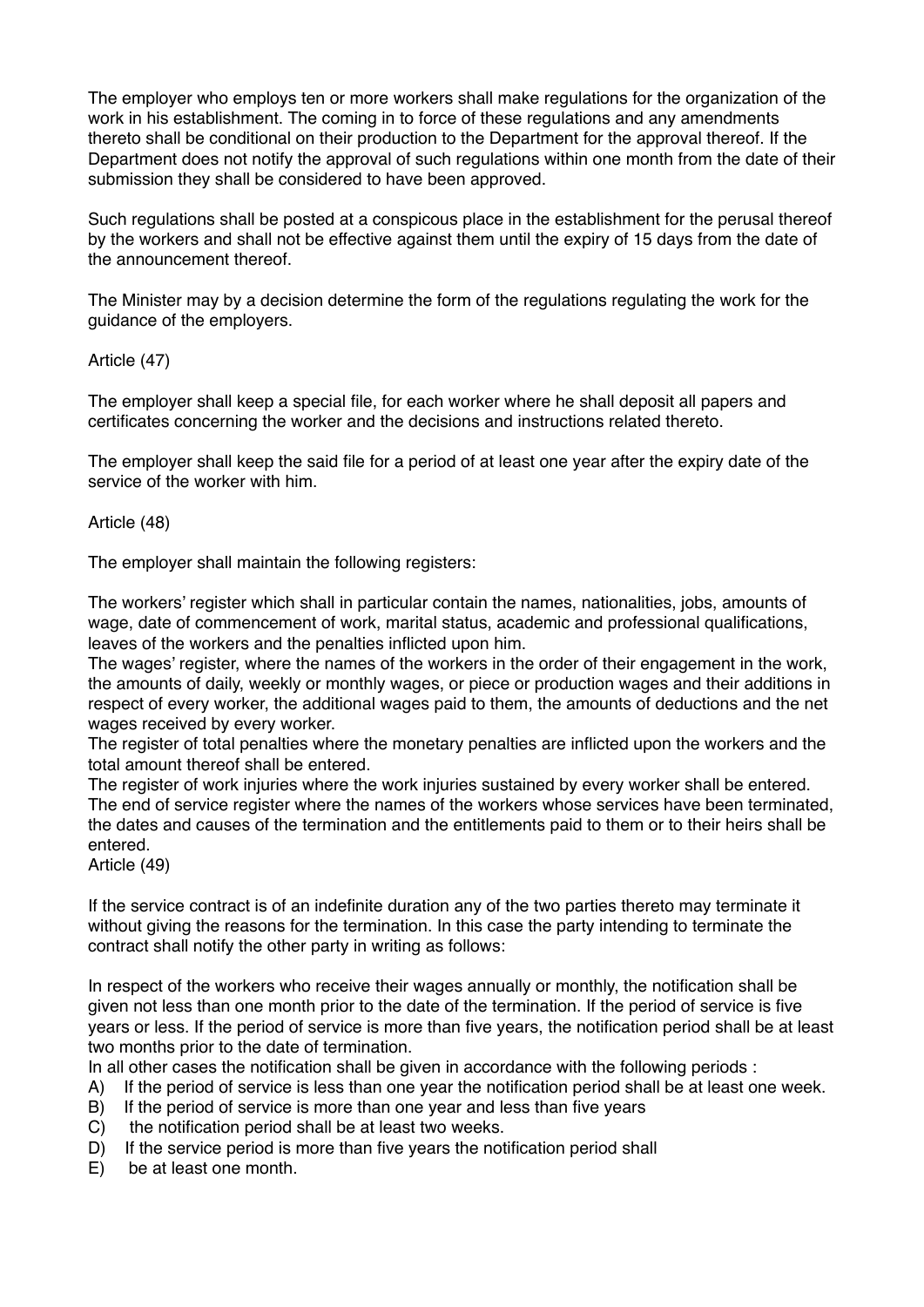If the contract is terminated without observing these periods, the party terminating the contract shall be obligated to compensate the other party for an amount equivalent to the wage for the notice period or the remaining part thereof.

# Article (50)

The employer shall pay the worker his wage in full for the notice period provided for in the preceding article, if the worker performs his work in the usual manner during the said period.

The employer shall give permission to the Qatari worker to absent himself from work for reasonable times to enable him to register his name in the register of the Department in order that the worker can avail himself of new employment. The worker shall notify the employer of the new employment immediately on obtaining therof and shall continue with the work thereafter till the expiry of the notification period.

# Article (51)

The worker may terminate the service contract before its expiry. date if the contract is of a definite duration and without giving reasons for the termination if the contract is of an indefinite duration and retains his full right to obtain the end of service gratuity in the following cases:

If the employer commits a breach of his obligations under the service contract or the provisions of this law.

If the employer or his responsible manager commits a physical assault or immoral act upon the worker or any of his family member.

If the employer or his representative has misled the worker at the time of entering into the service contract as to the terms and conditions of the work.

If continuance with the work endangers the safety and health of the worker provided that the employer is aware of the danger and does not take the necessary steps to remove it. Article (52)

The service contract shall not terminate in any of the following two cases:

Death of the employer, unless the contract has been concluded for consideration related to the person or professional activities of the employer which cease upon his death.

The merger of the enterprise with another enterprise or transfer of its ownership or the right in its management to a person other than the employer for any reason.

The successor shall be jointly liable with the former employer for the payment of the workers entitlements accruing from the latter.

Article (53)

The employer shall upon expiry of the service contract:

Give the worker upon his demand, free of charge, a service certificate indicating the date of his engagement in the employment, the date of expiry of his employment, the type of work he was performing and the amount of wage he was receiving.

Return to the worker the certificates, documents etc. which the worker deposited with the employer.

Article (54)

In addition to any sums to which the worker is entitled to upon the expiry of his service, the employer shall pay the end of service gratuity to the worker who has completed employment of one year or more. This gratuity shall be agreed upon by the two parties, provided that it is not less than a three-week wage for every year of employment. The worker shall be entitled to gratuity for the fractions of the year in proportion to the duration of employment.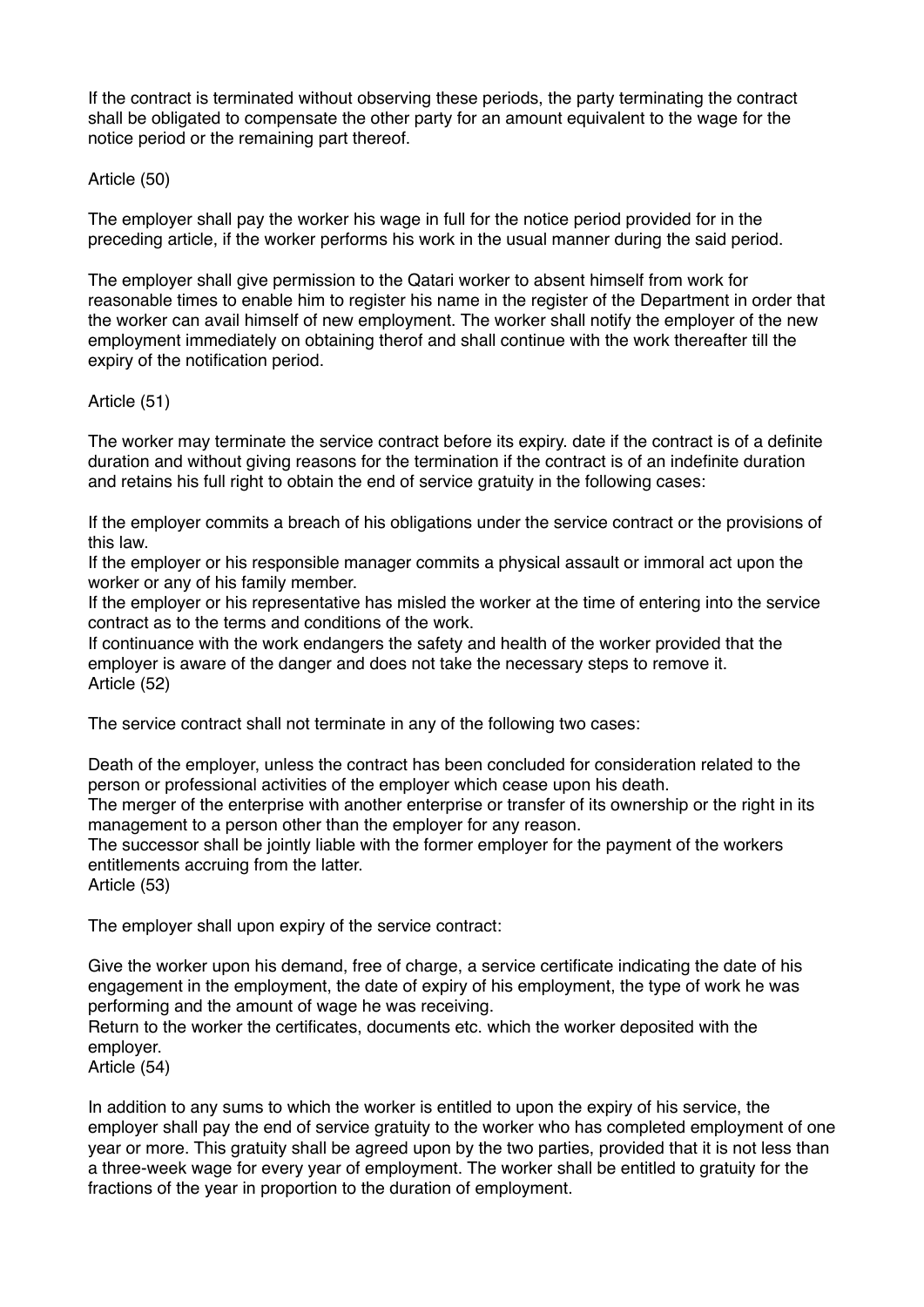The worker's service shall be considered continous if it is terminated in cases other than those stipulated in article 61 of this Law and is returned to service within two months of its termination.

The last basic wage shall be the base for the calculation of the gratuity.

The employer is entitled to deduct from the service gratuity the amount due to him by the worker.

### Article (55)

If the worker dies during the employment for whatsoever causes, the employer shall within a period not exceeding fifteen days from the date of death deposit with the court any wages or entitlements due to the worker in addition to the gratuity. The depositing record shall contain a detailed report indicating the method of calculating the sums referred to and a copy of the record shall be delivered to the Department.

The court shall distribute the deposited sums amongst the heirs of the deceased worker in accordance with the provisions of the Islamic Sharia or the personal law applicable in the country of the deceased and if three years lapse from the date of depositing without the person entitled to the deposited sums being known the court shall transfer the said sums to the public fund of the **State** 

### Article (56)

The employer who maintains a retirement system or a similar system which secures for the worker a greater benefit than the end of service gratuity to which the worker is entitled under the provisions of Article (54) of this law shall not be obligated to pay to the worker the end of service gratuity in addition to the benefit available to the worker under the said system.

If the net benefit accruing to the worker under the said system is less than the end of service gratuity the employer shall pay to the worker the end of service gratuity and return to him any sum whereby the worker may have contributed to the said system.

The worker may choose to receive either the end of service gratuity or the pension accruing to him under the said system.

#### Article (57)

Upon termination of the service of the worker the employer shall at his cost return him to the place from where he has recruited him at the commencement of the engagement or to any place agreed upon between the parties.

The employer shall complete the proceedings of returning the nonQatari worker within a period not exceeding two weeks from the expiry date of the contract. If the worker joins another employer before his departure from the State the obligation to return him to his country or other place shifts to the latter employer.

The employer shall bear the costs of preparing the corpse of the deceased worker and the conveyance thereof to his country or place of residence upon the demand of his heirs.

If the employer does not repatriate the worker or his corpse after his death as the case may be the Department shall return the worker or his corpse at the cost of the employer and recover the said costs through the administrative means.

#### PART FIVE

THE DISCIPLINARY POWER OF THE EMPLOYER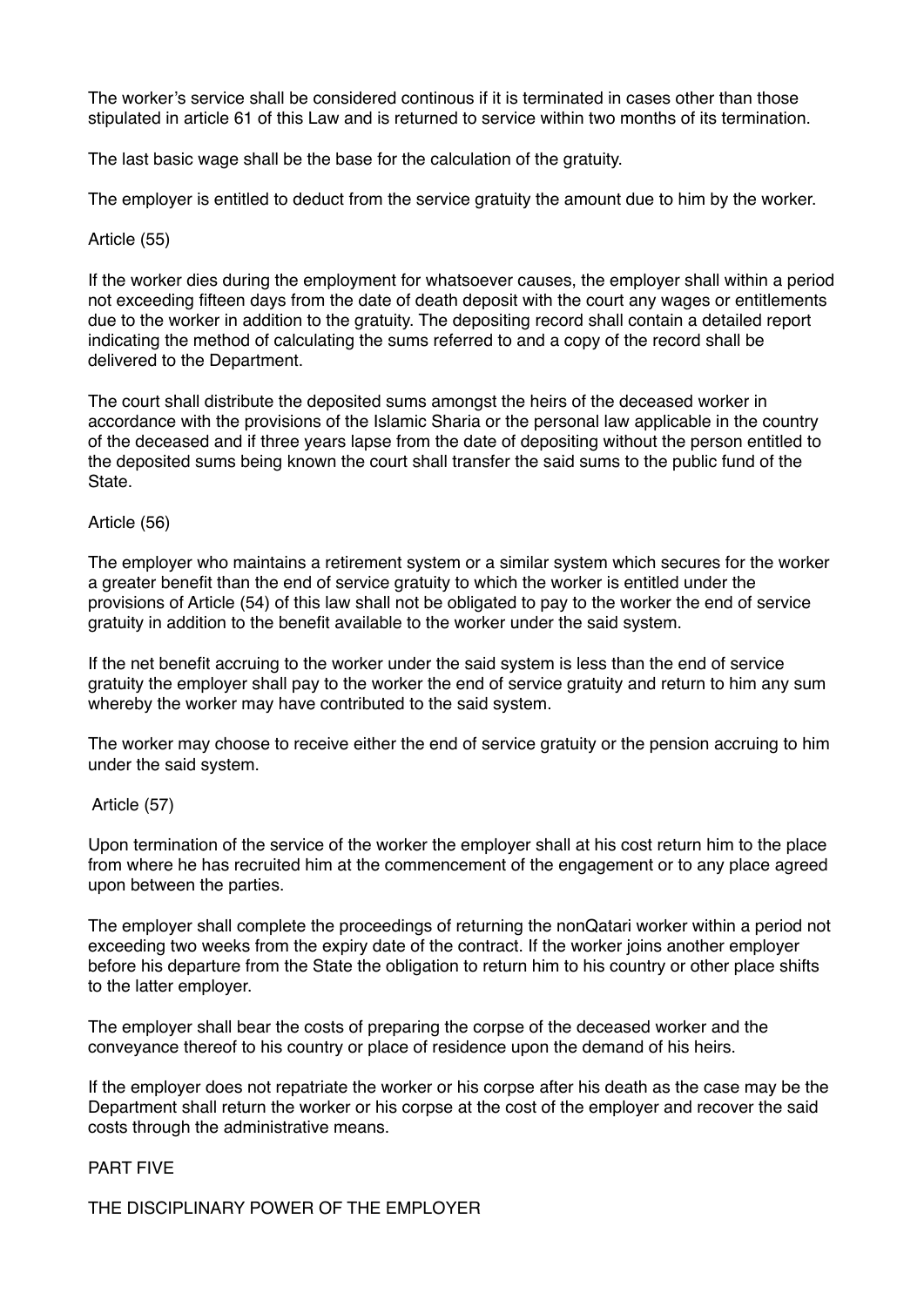### Article (58)

An employer employing ten workers or more shall make penalties regulations specifying the violations and the penalties to be inflicted on the workers who commit these violations and the conditions and procedures for the infliction thereof.

The Minister may, by a Decision, issue models for such disciplinary regulations in accordance with the nature of the work for the guidance of the employers in the preparation of their own regulations.

The coming into force of the disciplinary regulations and the amendments thereto shall be subject to the approval of the Department within a month from the date of its submission thereto and if this period expires without objection to the regulations the regulations shall be deemed to have been approved.

The employer shall post these regulations at the place of work for the perusal thereof by the workers. The regulations shall only come into force upon the lapse of fifteen days from the date of their being posted up.

Article (59)

The disciplinary penalties which may be inflicted on the workers are:

Notification, which shall be deemed to have been achieved by a written letter to the worker containing a notification of the violation he has committed and requesting him not to repeat the commission thereof and warning him of the infliction of a severer penalty in case of repetition. Deduction from the wage of the worker for a period not exceeding five days in respect of one violation.

Suspension from work together with non-payment of the wage for a period not exceeding five days in respect of one violation.

Suspension from work without payment or with reduced payment pending the adjudication upon the criminal charge attributed to the worker and if the worker is acquitted or if the charge against him has been dropped the suspension shall be deemed to have never taken place and the worker shall be paid his entitlements during the suspension period.

Postponement of the grant of annual increment for a period not exceeding six months or the nonpayment therefrom in the establishments which maintain increments systems.

Postponement of promotion for a period not exceeding one year in the establishments which maintain promotion systems.

Dismissal from work with payment of the end of service gratuity.

Dismissal from work and non-payment of the end of service gratuity.

Article (60)

The sums which may be deducted from the wage of the worker in execution of penalties inflicted on him and the other deductions therefrom shall not exceed his wage for five days per month.

The employer shall record the total penalties inflicted on the worker in the register of the total penalties. The said register shall contain the name of the worker and the amount of deductions and the reason for the infliction and date of the penalty. The said register shall be subject to the inspection of the Work Inspection Organ.

The outcome of the deductions to be inflicted on the workers shall vest in the body which shall be specified by a Decision of the Minister. The Decision shall specify the manner of disposal of the deductions.

Article (61)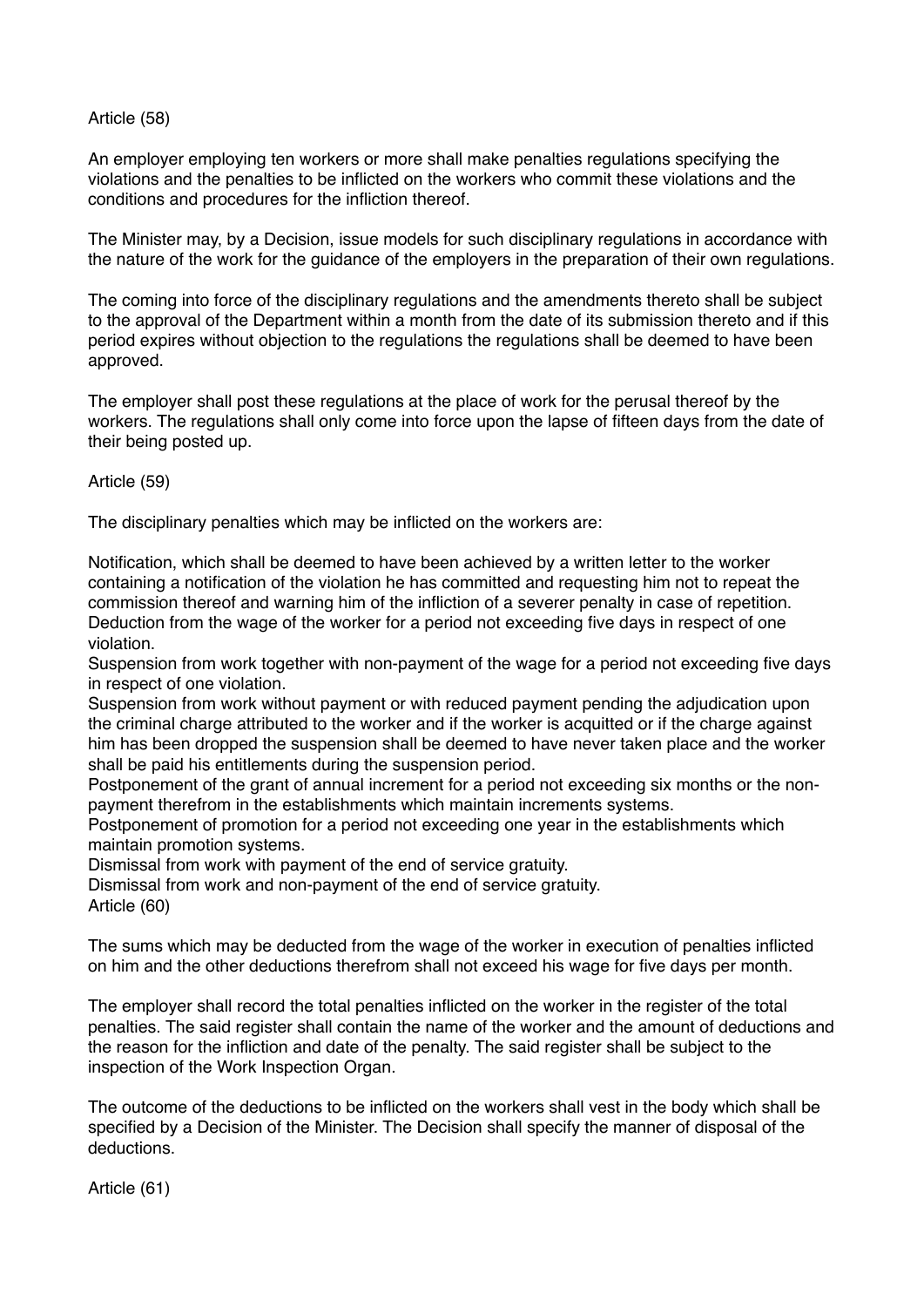The employer may dismiss the worker without notice and without payment of the end of service gratuity in the following instances

1 . If the worker assumes a false identity or nationality o r submits false certificates or documents. If the worker commits an act which causes gross financial loss to the employer provided that the employer shall notify the Department of the incident within twenty four hours from the time of his being aware thereof.

If the worker violates more than once the written instructions of the employer concerning the safety of the workers and the establishment despite his being notified in writing of the violation provided that these instructions shall be written and posted up in a conspicuous place.

If the worker fails more than once to carry out his essential duties under the service contract or this law despite his having been notified in writing thereof.

If the worker discloses the secrets of the establishment where he is employed.

If the worker is found during the working hours in a state of drunkenness or under the influence of a drug.

If the worker commits an assault on the person of the employer, the manager or one of his supervisors in the work during the work or by reason thereof.

If the worker repeats his assault on his colleagues in work despite his being warned in writing thereof.

If the worker absents himself from work without legitimate cause for more than seven consecutive days or fifteen days in one year.

If the worker has been finally sentenced for a crime involving immorality or dishonesty. Article (62)

In inflicting the penalties on the violating workers the following shall be observed.

The worker shall not be accused of a violation after fifteen days of the employer being aware of the violation with the exception of the violations constituting criminal offences.

The worker shall not be penalized otherwise than for a violation directly related to the work whether committed during the work and in its place or outside.

The worker shall not be penalized before his being informed of the accusation against him and being inquired into in writing. The inquiry may be oral in the case of minor violations provided that the report of inquiry shall be filed in the record of the particular register of the worker. The minor violations referred to in this paragraph are violations the penalties whereof prescribed in the penalties regulations do not exceed the notice or deduction not exceeding the wage for one day. There shall not be inflicted on the worker for the single violation not more than one penalty. The disciplinary penalties that the employer may inflict on the workers shall not be inflicted except by the employer, his authorized representative or the manager of the establishment. A penalty may not be inflicted for an act which has not been provided for in the penalties regulations.

Article (63)

The worker shall be notified of the penalty inflicted on him and if he declines to receive the notification, such notification shall be published in a conspicuous place in the place of work.

If the worker is absent from work he shall be notified of the penalty by a registered letter to his permanent address in the special file.

Article (64)

A worker shall, before his recourse to the competent tribunal, appeal to his employer against the penalty inflicted on him within seven days of being aware of such penalty. The appeal shall be decided upon within seven days of its submission. The appeal is considered rejected if this period lapses.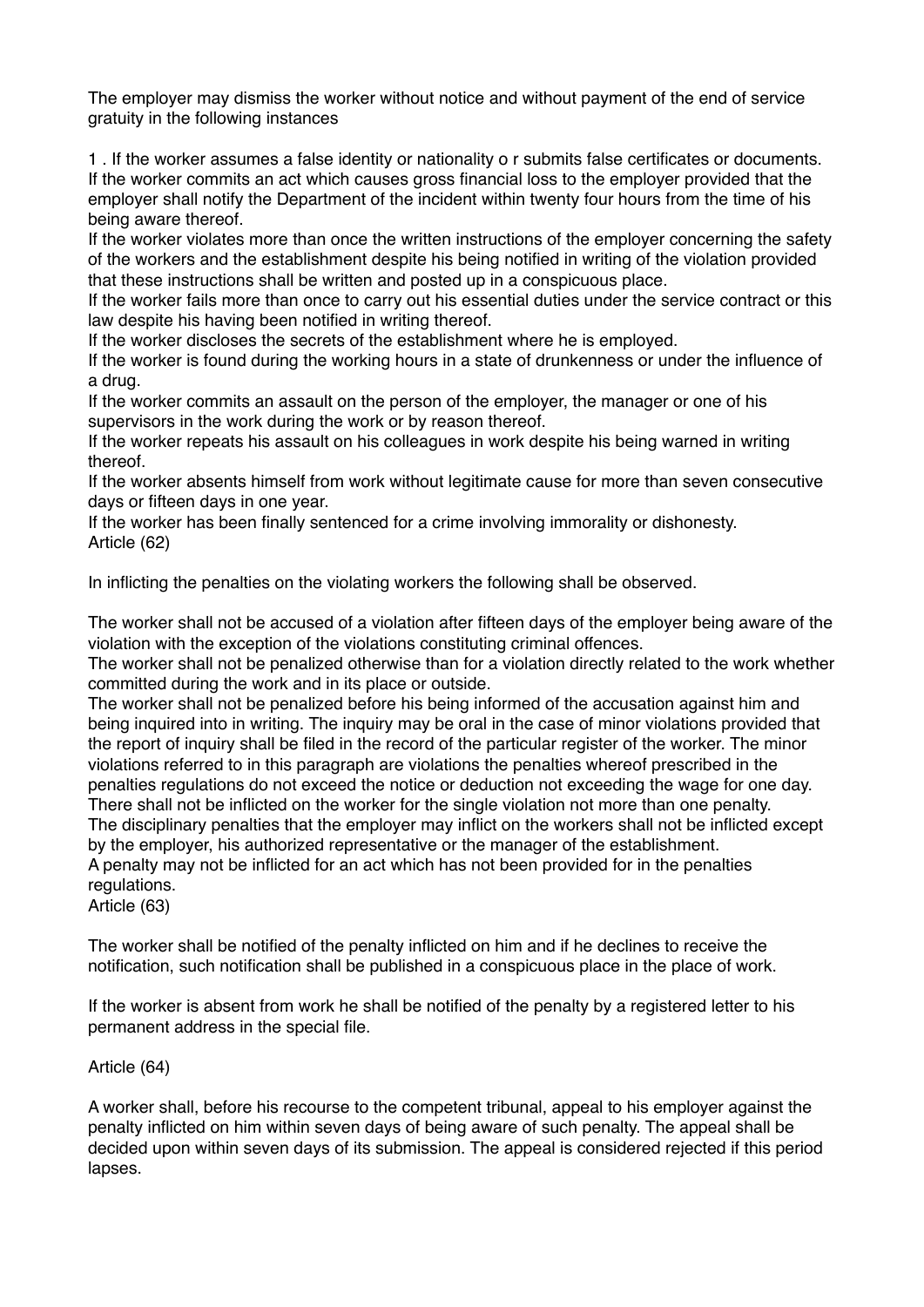In the event of rejection of an appeal or if it is not decided upon within the above period, the worker may appeal to the Department against the penalty inflicted on him with seven days of the date of rejection.

The Department shall decide on the worker's appeal within seven days of the date of the registration of the appeal. The Department's decision shall be final.

As an exception the worker may appeal against the penalty of dismissal from work to the competent court.

If the court decides that the dismissal is arbitrary or in violation of the' provisions of this law, it shall either annual the dismissal, orders the return the worker to his work and payment of his wages for the period he was not allowed to work in implementation of such penalty or payment of a suitable compensation. Such compensation shall include the wages and other benefits denied to him as a result of such dismissal.

PART SIX

Wages

Article (65)

The Worker shall be entitled to the wages specified in the service contract and if the contract does not specify the wage the worker shall be entitled to the wage specified in the work regulations.

If the wage is not specified in accordance with the preceding paragraph the worker shall be entitled to a wage equivalent to the wage specified for work of a similar type in the establishment and otherwise in accordance with the custom applicable to the profession in the place of performance of the work and if there is no such custom the judge shall specify the wage in accordance with the requirements of justice.

Article (66)

The wages and other sums to which the worker is entitled shall be paid in the Qatari currency.

The wages of the workers employed on an annual or monthly wages shall be paid at least once in every month.

The wages of all other workers shall be paid once at least every two weeks.

The wages shall be paid to the worker himself within the working day' and during working hours in the usual place of work or any other place to be approved by the Department and may be transferred to the account of the worker with the bank to be agreed upon by the two parties or paid to the attorney appointed by the worker in writing.

The employer shall not be releaved from his obligation to pay the wage due to the worker unless he has actually transferred it to the bank or the worker or his attorney has signed in acknowledgement of the receipt thereof in the register or receipt prepared for this purpose provided that the said documents shall include the details of the wage.

# Article (67)

If the service contract is terminated for any reason the employer shall pay the wages and other sums to which the worker is entitled before the end of the day following the day on which the contract terminates unless the worker has abandoned the work without giving the notification provided for in Article (49) of this law. In this case the employer shall pay the wage and other sums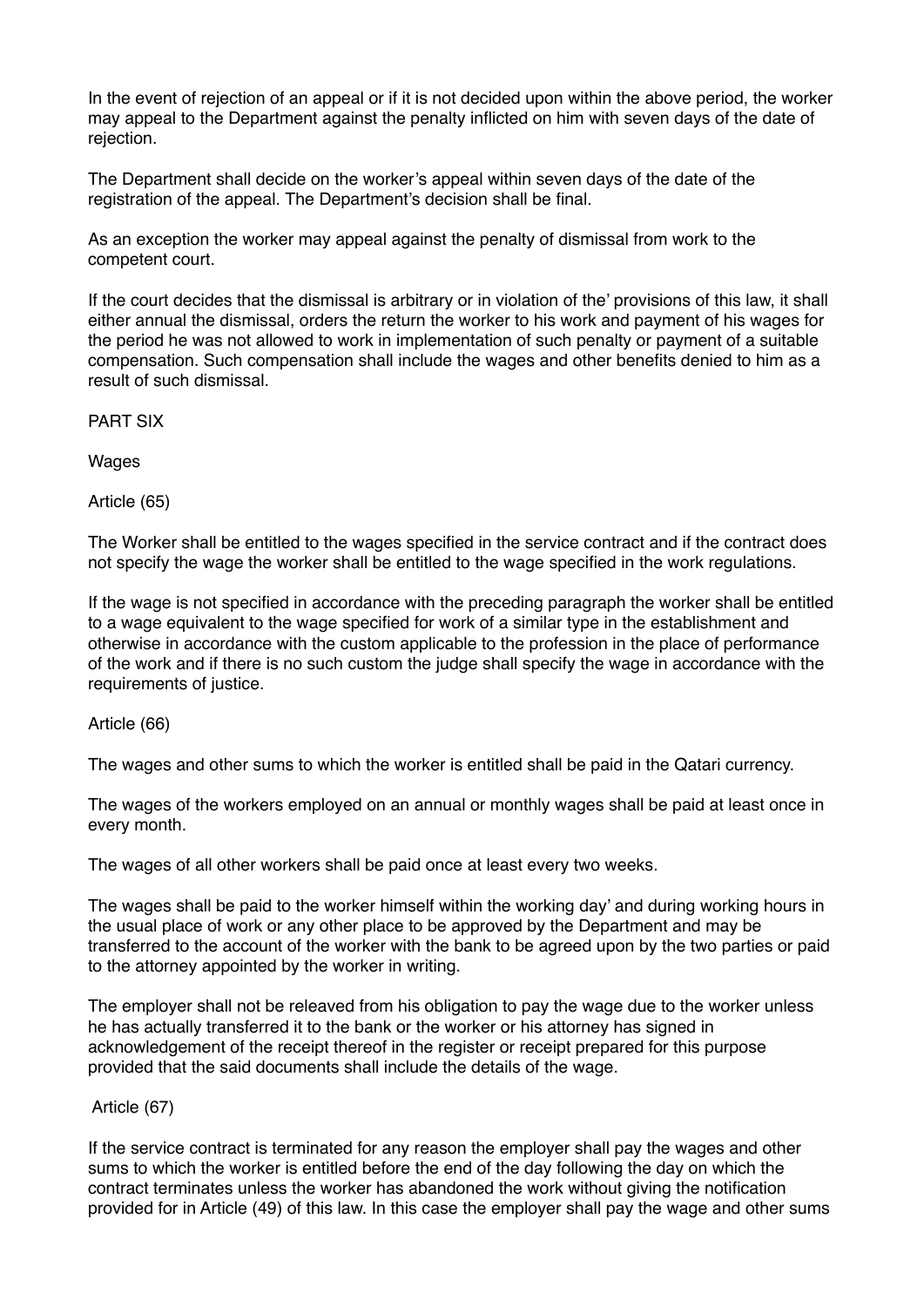to which the worker is entitled within a period which shall not exceed seven days from the date of the worker abandoning the work.

# Article (68)

The employer shall pay to the worker before the worker takes his annual leave the wages to which the worker is entitled for the work he has performed up to the date of taking the leave in addition to the leave wages to which the worker is entitled.

#### Article (69)

The worker shall not be obligated to purchase foodstuff or other commodities from certain places or from the products of the employer.

### Article (70)

Any part of the wage to which the worker is entitled may not be attached and the payment thereof may not be withheld except for the execution of a judicial decision.

In case of attachment in execution of a judgment the Sharia alimony debt shall have priority over all other debts and the total of the sums attached shall not exceed 35% of the wage of the indebted worker.

The employer may not charge any interest on the loan he may grant to the worker and shall not deduct more than 10% from the wage of the worker in settlement of the loan.

The total of the sums to be deducted from the wage of the worker in settlement of the deductibles and debts due from him shall not exceed 50% of his aggregate wage. If the percentage which shall be deducted from the wage of the worker within one month exceeds this percentage the deduction of the excess percentage shall be deferred to the following month or months.

#### Article (71)

If the worker causes the loss of, damage or destruction to machinery, products or equipment of the establishment as a result of his fault he shall be obligated to compensate the employer for the damage resulting therefrom provided that the obligation of the worker for the compensation shall be preceded by an enquiry.

The employer may deduct the value of the compensation from the wage due to the worker provided that the value of the compensation does not exceed the wage due to the worker for seven days in one month.

The worker may appeal against the decision of the employer on the valuation of the compensation to the Department within seven days from the date of his being notified thereof.

If the Department cancels the decision of the employer or evaluates a lesser compensation due from the worker the employer shall return to the worker the amount which he has deducted in excess without a right thereto within not more than seven days.

#### Article (72)

The wage of the worker during the annual or sick leave and his end of service gratuity shall be calculated on the basis of his basic wage on the date of entitlement and if the worker is employed on a piece-by-piece work basis the entitlement shall be calculated on the basis of his average wages for the three months preceding the date of entitlement.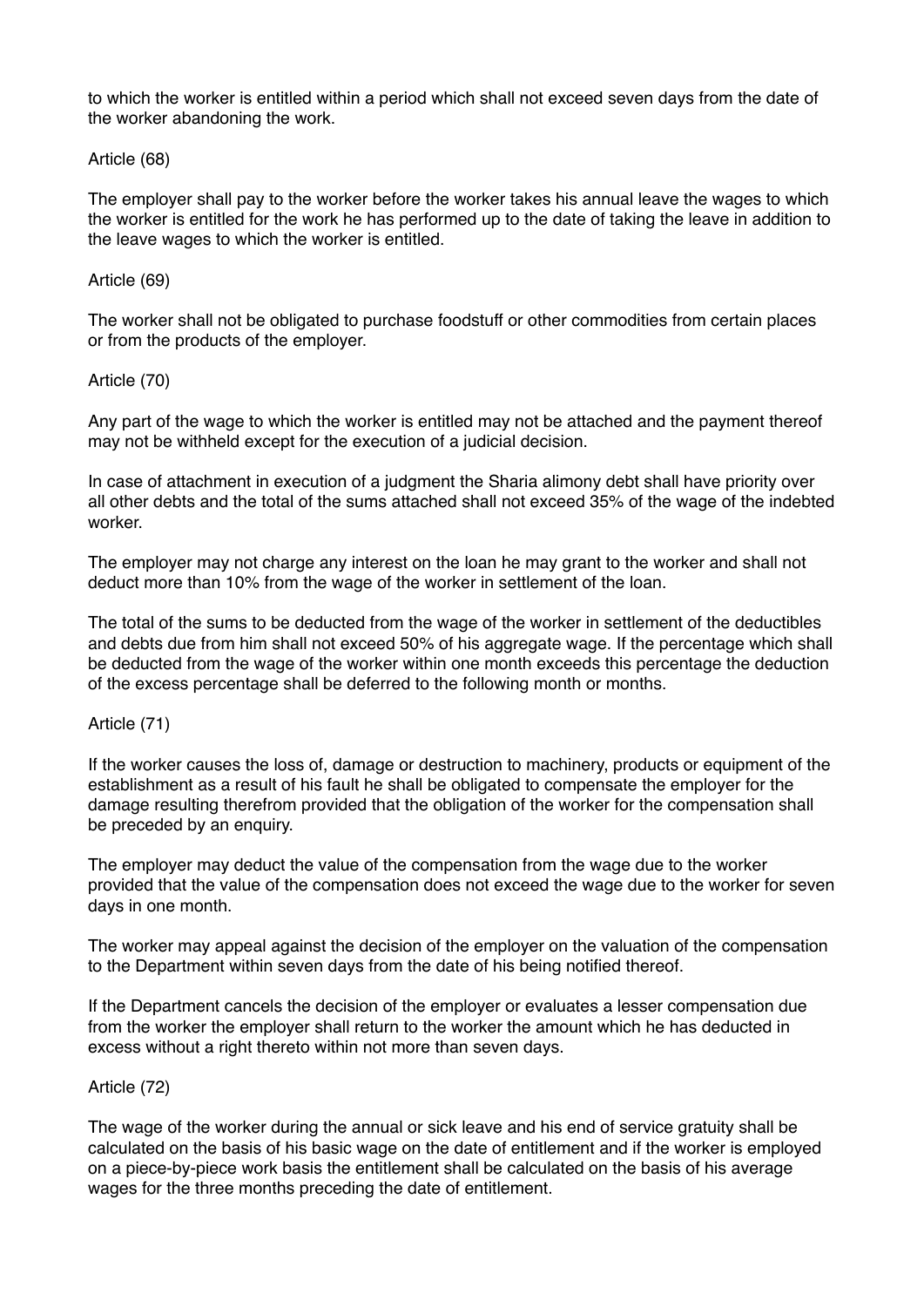# PART SEVEN

# REGULATION OF THE WORKING HOURS AND LEAVE

# Article (73)

The maximum ordinary working hours shall b e e ighty f our h ours per week at the rate of eight hours per day with the exception of the month of Ramadan when the maximum working hours shall be thirty six hours per month at the rate of six hours per day.

The time spent by the worker in transportation to and from the place of work and residence of the worker shall not form part of the working hours.

The working hours shall include an interval or more for prayer, rest and taking of meals which interval or intervals shall not be less than one hour and shall not be more than three hours. The said intervals shall not be taken into consideration in calculating the working hours in fixing the rest interval but the worker shall not work for more than five consecutive hours.

The Minister shall by a decision specify the types of work in respect of which the work may continue without stoppage for the purpose of rest.

### Article (74)

The workers may be required to work additional hours to the working hours specified in the preceding article provided that the actual working hours per day shall not exceed ten hours unless the work is necessary for the prevention of gross loss or dangerous accident or for the repair or alleviation of the consequences of the said loss or accident.

The employer shall pay to the worker for the additional working hours the rate of not less than the basic wage plus not less than 25% thereof.

The workers who work between 9pm and 6am shall be paid the basic wage plus not less than 50% thereof with the exception of the shift workers.

# Article (75)

The worker shall be allowed of a weekly paid rest which shall not be less than twenty-four consecutive hours and Friday shall be the weekly rest day for all workers with the exception of the shift workers. If the circumstances of the work necessitate the employment of the worker during the rest day the worker shall be compensated for the rest day by another day, and shall be paid for working that day the wage payable to him for the ordinary weekly rest day or his basic wage plus an increase of not less than 150%.

With the exception of shift workers a worker shall not be required to work more than two consecutive Fridays.

#### Article (76)

The provisions of Articles 73, 74 & 75 of this law shall not apply to the persons occupying responsible positions if these positions confer upon the occupiers thereof powers exercisable by the employer over the workers.

The provisions of Article 73 shall not apply to the following categories:

The workers carrying out preparatory and complementary works that shall be performed before or after the working time.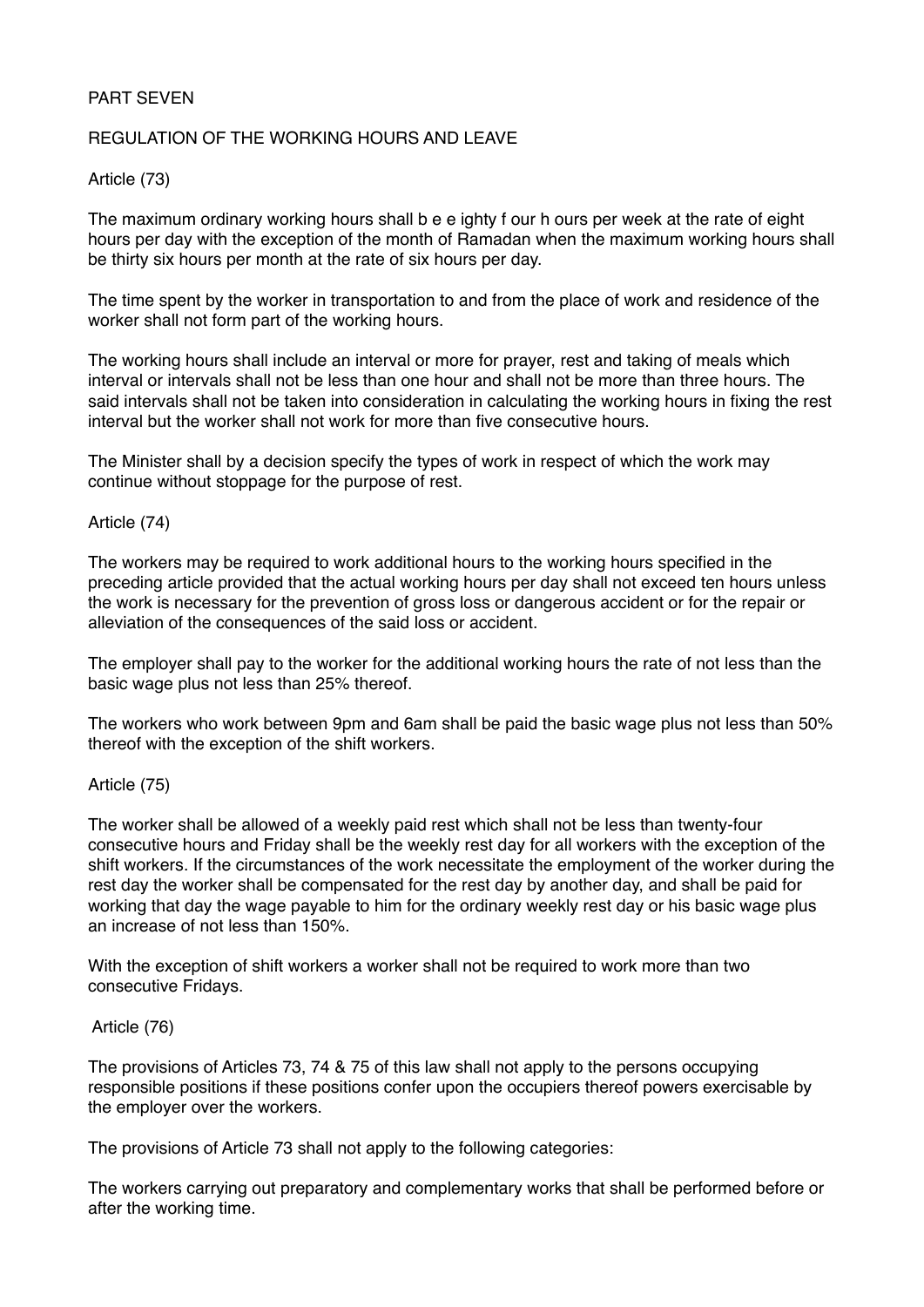Guarding and cleaning workers.

The other categories of workers to be specified by a Decision of the Minister. The maximum working hours for these works shall be specified by a Decision of the Minister. Article (77)

The employer shall post up on the main gates used by the workers in entering and in a conspicuous position of the working place a table of the closing or weekly rest day, the working hours and rest intervals for all categories of workers and shall notify the Department with a copy of such table.

Article (78)

The worker shall be entitled to annually, leave with full wage as follows:

Three working days for Eid EI-Fitr Three working days for Eid Al-Adha One working day for the Independence day Three working days to be specified by the employer. If the circumstances of the work require the employment of the worker during any such leave days the provisions of article (75) of this law shall be applied to him.

# Article (79)

The worker who has completed one continuous year in the service of the employer shall be entitled to an annual leave with the pay provided for in Article (72) of this law. This leave shall not be less than three weeks for the worker whose service is less than five years and four weeks for the worker whose service is more than five years.

The worker shall entitled to a leave for the fractions of the year in proportion to the period of his sevice.

# Article (80)

The employer shall fix the date- of the annual leave for the worker in accordance with the work requirements and may divide the leave with the consent of the worker provided that the division shall not be into more than two periods.

The employer may on a written application of the worker postpone not more than half of the annual leave to the year following the year of its entitlement.

# Article (81)

The worker may not waive his entitlement to the annual leave and any agreement to the contrary shall be void.

The worker shall be entitled to payment in lieu of his annual leave equivalent to his wage for the leave days to which he is entitled if the contract is terminated for any reason before the worker takes his leave.

# Article (82)

The worker shall be entitled to a sick leave with pay for every year of the years of his service. This sick leave shall not be granted unless after three months from the commencement of his engagement for the first time provided that the worker proves his sickness by a certificate from a physician approved by the employer.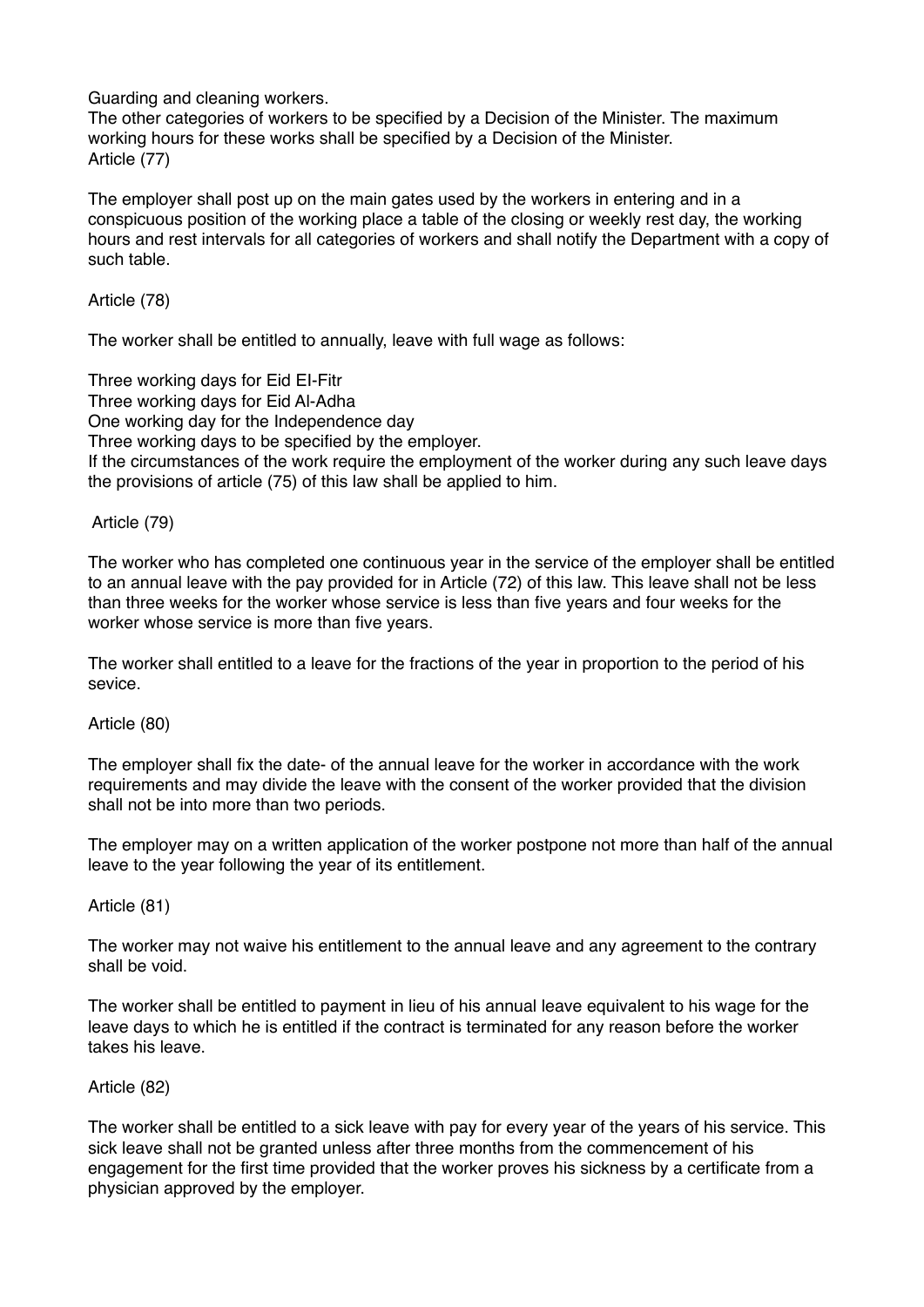The worker shall be paid his full wage if the sick leave does not exceed two weeks. If the sick leave extends thereafter the worker shall be paid half of his wage for other four weeks. The extension of the sick leave thereafter shall be without pay until the worker resumes his work or resigns or his service is terminated for health reasons. The service of the worker may be terminated at the end of the twelveth week of the sick leave if it has been proved by a report' issued by the competent physician that the worker is unable to resume his work at that time.

If the worker resigns from work because of the sickness and with the approval of the competent physician before the end of the six months to which the worker is entitled as a sick leave with pay the employer shall pay to the worker the balance of his entitlement. This provision shall also apply in case of death because of sickness before the end of the said six weeks.

The preceding provisions shall not prejudice the right of the worker to the remuneration to which he may be entitled for the period of his service and taking by the worker of the sick leave for the period of twelve weeks shall not be deemed to constitute an interruption of his continuous service.

Article (83)

The Muslim worker shall be entitled to leave without pay, not exceeding two weeks to fulfil his obligation to go to pilgrimage once during the period of his service.

The employer shall specify the number of the workers who may be granted such leave annually in accordance with the work requirements subject to giving priority to the worker who has been in continuous service for a longer period whenever the circumstances of the work permit.

Article (84)

The worker shall not, during any of his leaves, work for another employer and if it has been proved to the employer that the worker has contravened this provision he may deprive him from his wage for the period of the leave and recover what he has already paid of that wage.

Article (85)

The employer may not terminate the service contract or notify the worker of the termination thereof during any of his periods of leave provided for in this law.

The employer may not notify the worker of the termination of the contract if the notice period expires during any of such periods of leave.

PART EIGHT

EMPLOYMENT OF JUVENILES

Article (86)

A child who has not attained the age of sixteen may not be employed in a work of whatsoever nature and shall not be permitted to enter into any of the place of work.

Article (87)

A juvenile may not be employed without the consent of his father or guardian and the issuance of a special permission from the Department.

If the juvenile is a Qatari pupil an approval from the Minister of Education shall be obtained. The Juveniles shall not be employed in the works, where its nature and circumstance of the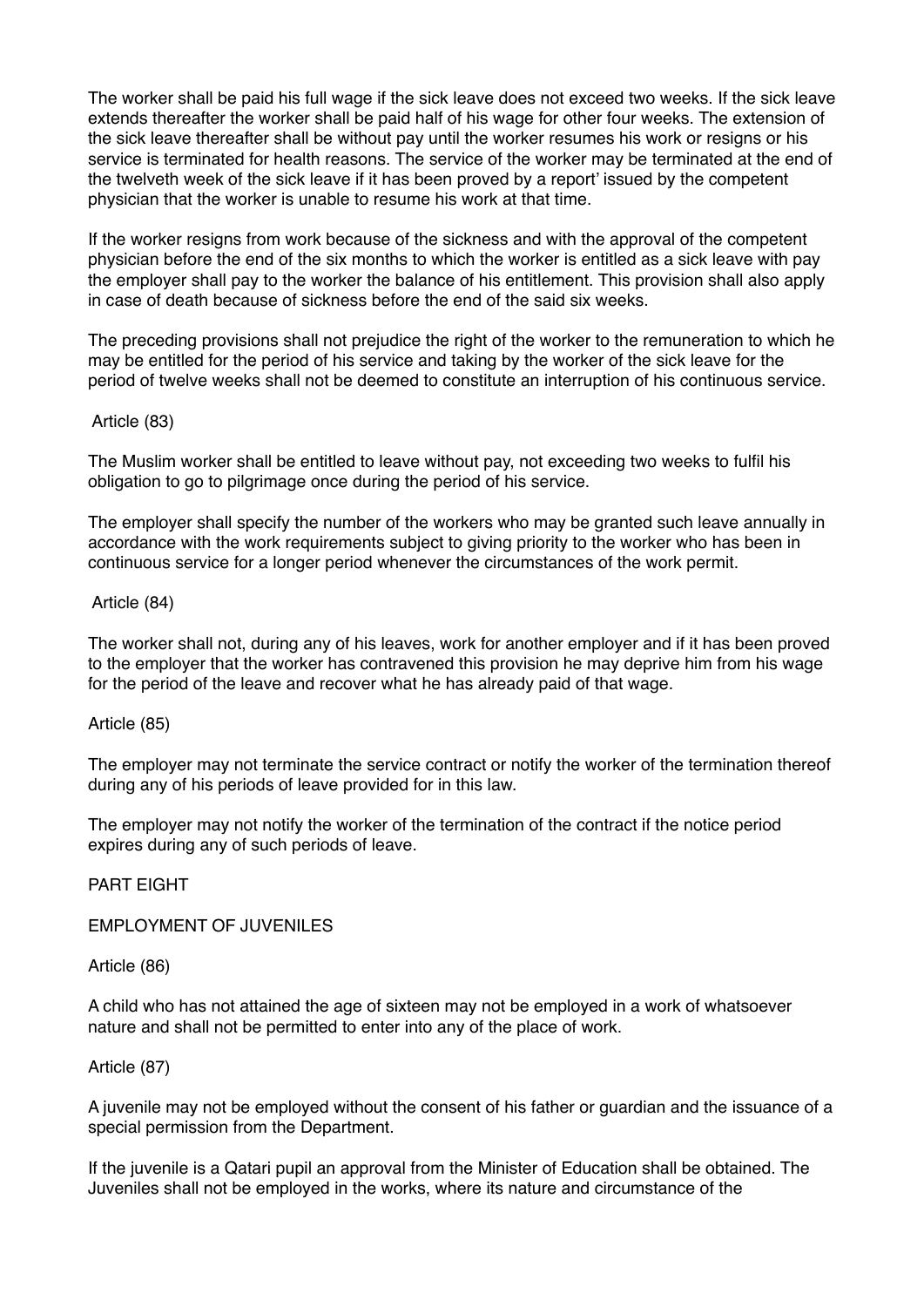performance of which may cause damage to the health, safety or morals thereof. These works shall be determined by a decision of the Minister.

# Article (88)

A Juvenile may not be employed before he has been medically examined by the competent medical authority and his fitness for the work he is required to perform has been proved.

The employer shall repeat the medical examination of the Juvenile at least once a year.

### Article (89)

A Juvenile may not be employed between sunset and sunrise or on the days of rest or during the official holidays or for more than the normal working hours and may not be retained in the place of work for more than seven continuous hours.

### Article (90)

The normal working hours for the Juvenile may not exceed thirty six hours per week at the rate of six hours per day with the exception of the month of Ramadan when the working hours shall not exceed twenty four hours per week at the rate of four hours per day.

The time which the Juvenile spends in transporting between his residence and place of work shall not be calculated in the working hours.

The working hours shall include one or more intervals for rest or taking meals so that the Juvenile may not work continuously for more than three consecutive hours. Such interval or intervals shall not be calculated as part of the working hours.

#### Article (91)

The employer shall keep in the file concerning the Juveline his birth certificate, his medical fitness certificate and the certificate of the periodical medical examination conducted on him.

Article (92)

Every employer employing a Juvenile or more shall perform the following:

Submit to the Department a statement showing the name and work of the Juvenile and date of his engagement.

Post up in a conspicuous place a clear statement of the working hours, the Juveniles employed by him and their intervals of rest. PART NINE

EMPLOYMENT OF WOMEN

# Article (93)

A working woman shall be paid a wage equivalent to the wage payable to a man if she performs the same work and shall be availed of the same opportunities of training and promotion.

# Article (94)

Women shall not be employed in dangerous arduous works, works detrimental to their health, morals or other works to be specified by a Decision of the Minister.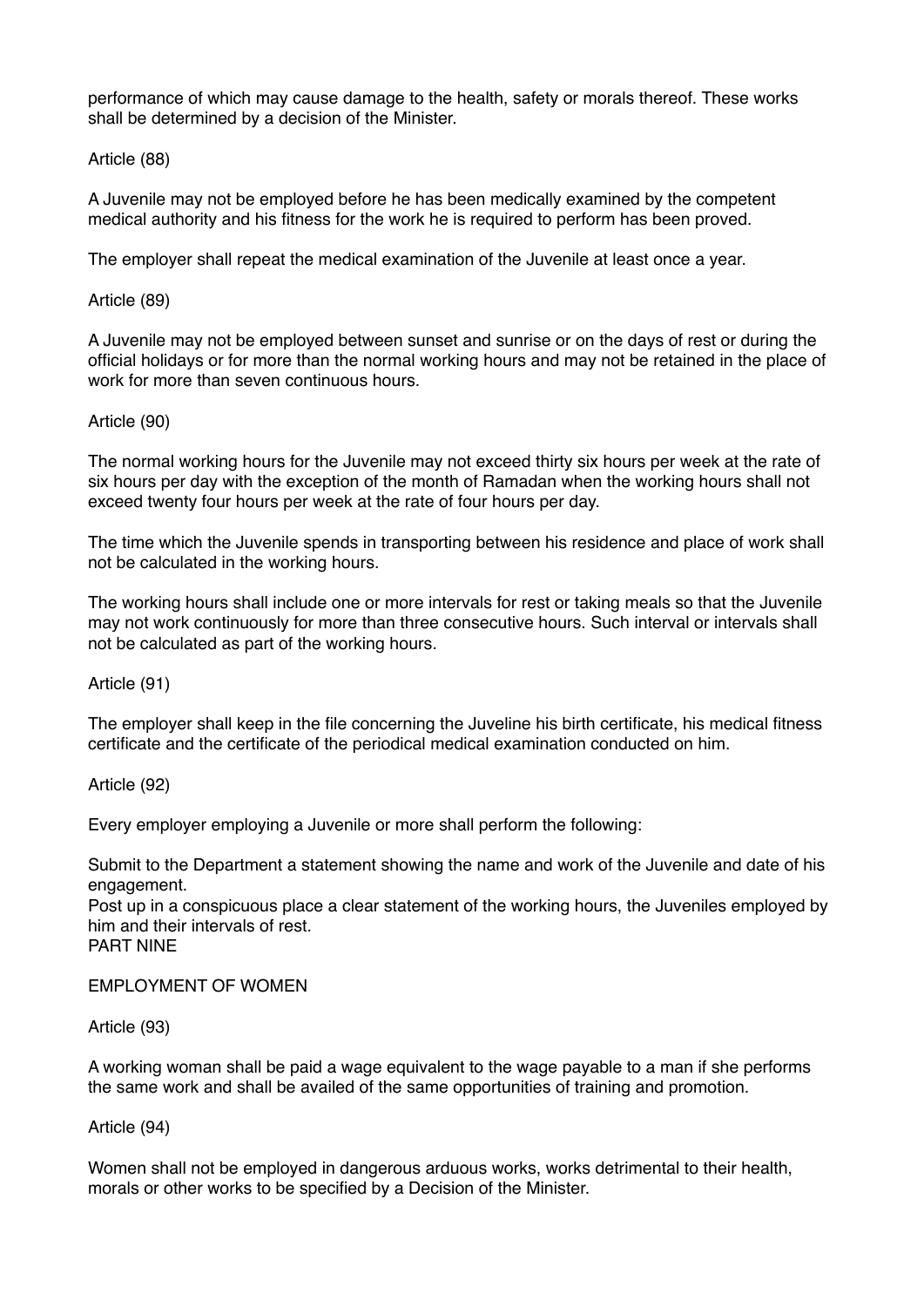# Article (95)

Women shall not be employed otherwise than in the times to be specified by a Decision of the Minister.

Article (96)

A female worker who has been employed by an employer for a complete year shall be entitled to maternity leave with full pay for a period of fifty days. Such maternity leave shall include the period before and after the delivery provided that the period following the delivery shall not be less than thirty five days.

This leave shall be granted subject to a medical certificate issued by a licensed physician stating the probable date of delivery.

If the remaining period of the leave after delivery is less than thirty days the female worker may be granted a complementary leave from her annual leave. Otherwise the complementary period shall be deemed to be a leave without pay.

If the medical condition of the female worker prevents her from resuming her work after expiry of her leave referred to in the preceding paragraphs the female worker shall be deemed to be on leave without pay provided that the period of her absence from works shall not exceed sixty consecutive or interrupted days and provided that a medical certificate of her medical condition shall be produced from a licensed physician.

The obtaining by the female worker of the delivery leave shall not prejudice her entitlement to her other leave.

#### Article (97)

The nursing female worker shall be entitled in addition to her entitlement to the rest interval provided for in Article (73) of this law during the year following the year of delivery to a nursing interval which shall not be less than one hour per day. The fixing of the nursing times shall be made by the female worker.

The nursing interval shall be calculated as part of the working hours and shall not result in a deduction of wage.

Article (98)

The employer may not terminate the service contract of a female worker due to her marriage or obtaining the leave provided for in Article (96) of this Law.

The employer may not notify of the termination of her service contract during this leave and may not send her a notification which expires during the said leave.

#### PART TEN

# SAFETY, VOCATIONAL HEALTH AND SOCIAL CARE

Article (99)

The employer or his representative shall on the commencement of every worker's engagement inform him of the hazards of the work and the hazards which may occur thereafter and shall inform him of the safety measures to be taken for the protection therefrom and shall post up in a conspicuous place his detailed instructions concerning the means of observing vocational health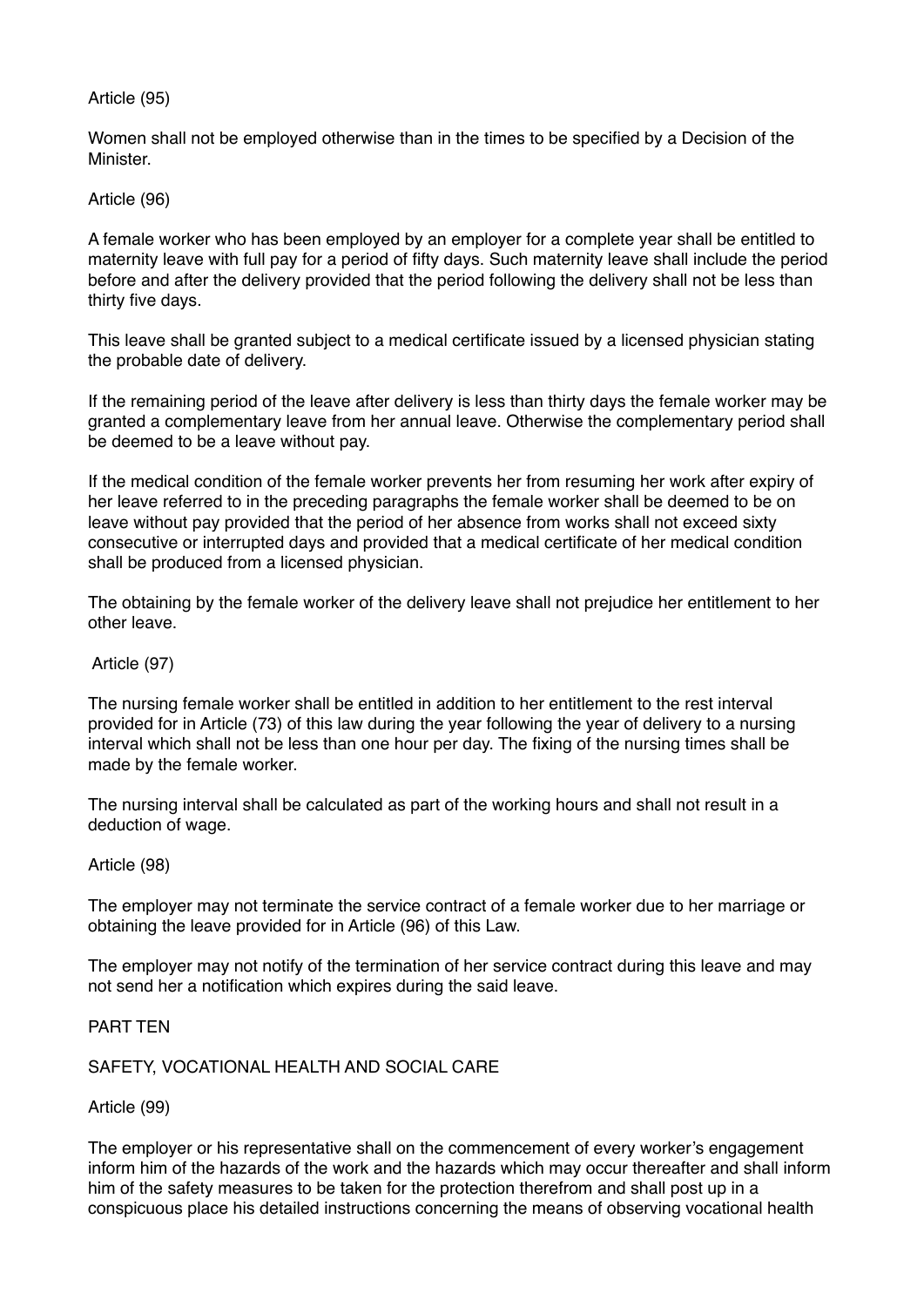and safety for protecting the workers from the hazards to which they are exposed during performance of their work.

### Article (100)

The employer shall take all precautionary measures for protecting the workers during the work from any injury or disease that may result from the work performed in his establishment or from any accident, defect or breakdown in the machinery and equipment therein or from fire.

The employer may not burden the worker with or deduct from his wage any sum in return for his providing these precautionary means.

The Department shall in case of the employer omitting to take the precautionary measures referred to or in case of imminent dangers threatening the health or safety of the workers report the matter to the Minister for issuing a decision for the partial or total closure of the place of work or stoppage of one or more machines from work pending the elimination of the causes of the danger.

In such case the employer shall undertake to pay the wages of the workers in full during the period of closure or suspension.

#### Article (101)

The worker shall not commit any action or omission with the intention of hampering the execution of the instructions of the employer concerning the conservation of the health of the workers or securing their safety or with the intention of damaging or breaking down of any appliances or equipment prepared for this purpose.

The worker shall use the protection devices and the uniform prepared as provided to him by the employer and shall obey all instructions of the employer aiming at protecting the worker from injuries and diseases.

#### Article (102)

The Minister shall after coordination with the competent authority issue the necessary decisions for regulating the appliances concerning the vocational health and safety in the establishments and specifying and regulating the services and precautionary measures that are necessary for protecting the workers during the work from the dangers of the work and equipment and means and levels thereof and for the regulation of the means of protection from the vocational diseaes.

#### Article (103)

The employer shall take the measures capable of securing the hygiene and good ventilation in the places of work and shall provide it with the suitable lighting and potable water, hygiene and drainage, in accordance with the regulations and decisions to be issued by the competent authorities in this respect.

#### Article (104)

The employer employing a number of workers ranging from five to twenty-five shall prepare for them a first aid box furnished with the medicines tools and equipment to be specified by the competent medical authority. The box shall be kept in a conspicuous place in the establishment and shall be available to the workers. The use of the box shall be entrusted to a worker trained in providing first-aid medical services.

If the number of the workers exceeds twenty-five workers a box shall be specified for every group of workers ranging from five to twenty-five workers.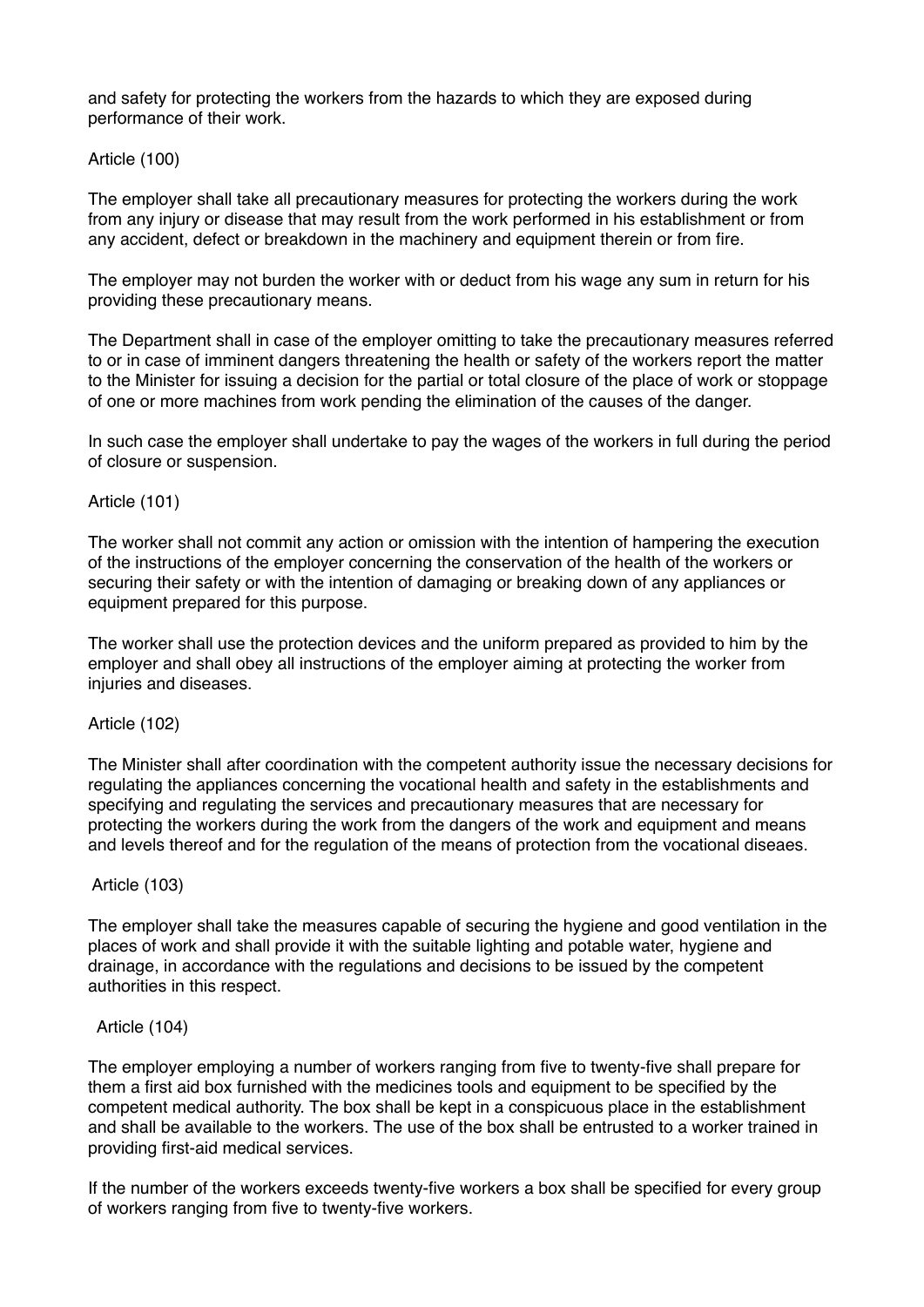It the number of the workers in the establishment exceeds hundred workers the employer shall appoint a full-time medical nurse in the established in addition to the first-aid box.

If the number of the workers exceeds five hundred workers the employer shall designate to them a clinic employing at least a physician and a' nurse.

Article (105)

The periodical medical check-ups shall be carried out on the workers exposed to the dangers of inflication with the vocational diseases in all activities of the work at intervals appropriate to the hazards involved in the work in accordance with the measures to be specified by the competent authorities specifying the types of such check-ups and the intervals in which they shall be carried out.

The employer shall keep the results of these check-ups in the files concerning the workers.

If the results of the check-up shows the infliction of the worker with one of the occupational diseases the employer shall notify the Department thereof within three days from the date of his knowing the result of the check-up.

### Article (106)

The employers employing workers in locations distant from the cities and to which the usual means of transportation are not available shall provide them with the following services:

Suitable means of transportation or suitable accommodation or both. Potable water Suitable foodstuff or the means of obtaining thereof. The said locations shall be specified by a Decision of the Minister.

#### Article (107)

The employer employing fifty workers or more shall provide- them with the social services to be specified by a Decision of the Minister taking into consideration the location of the work, the circumstances thereof and the number of the workers in the establishment.

#### PART ELEVEN

#### WORK INJURIES AND COMPENSATION THEREOF

Article (108)

If the worker dies while on duty or because of the work or sustains a work injury the employer or his representative shall immediately notify the police and the Department of the incident.

The notification shall include the name, age, profession, address and nationality of the worker and a brief description of the incident, the circumstance where it took place and the actions taken for aiding or curing the worker.

The police shall upon receipt of the information undertake the necessary enquiries and the record shall contain the statements of the witnesses and the employer or his representative and the statements of the injured if his condition so permits and the record shall explain the relationship of the incident to the work.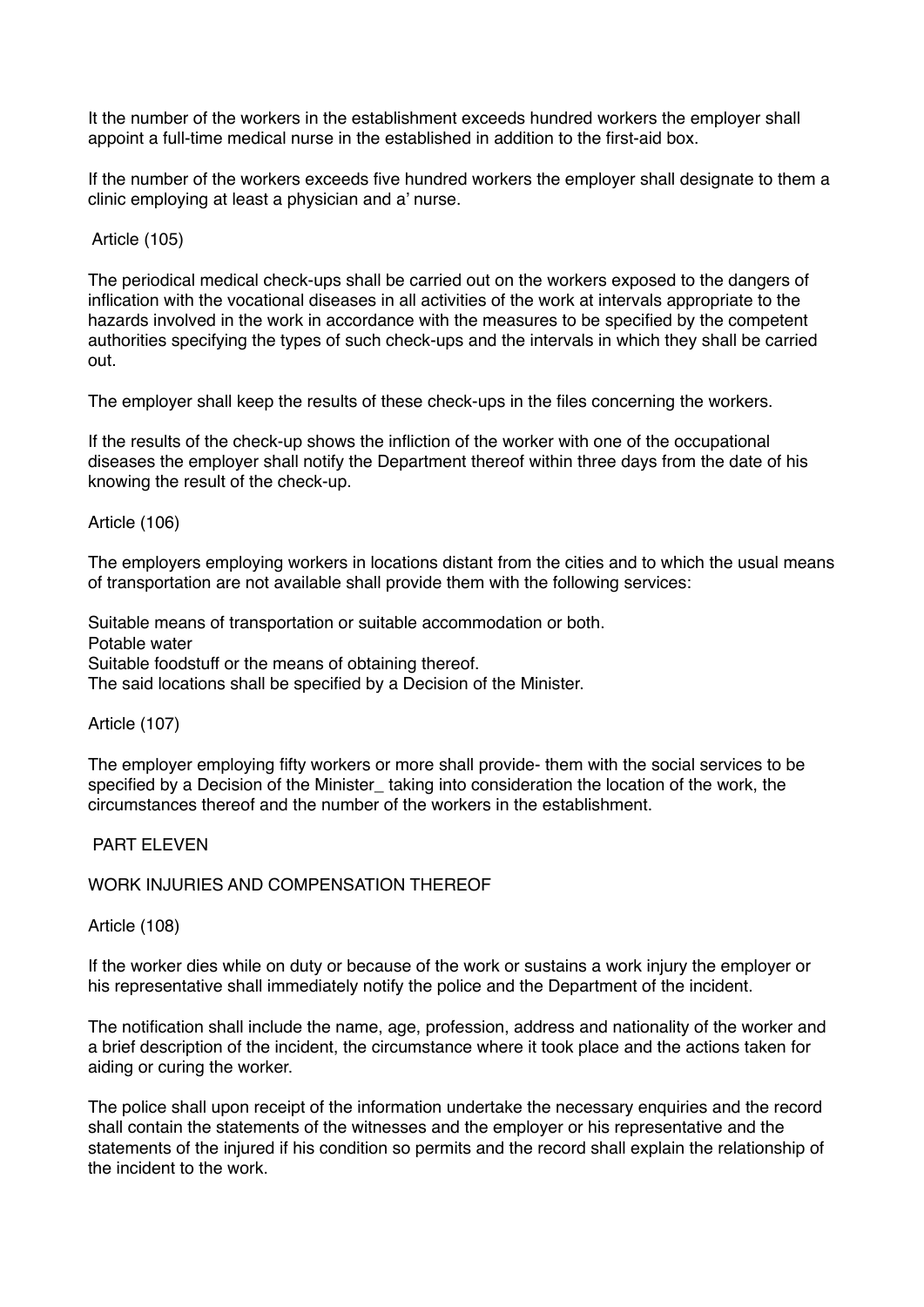The police shall upon completion of the inquiry send a copy of the record to the Department and a copy to the employer. The Department may require completion of the enquiry if it deems necessary.

# Article (109)

The worker who sustains a work injury shall be entitled to receive medical treatment appropriate to his condition at the cost of the employer in accordance with the decision of the competent medical authority.

The worker shall receive his full wage during the treatment period or the period of six months whichever is nearer. If the treatment continues for a period exceeding six months the worker shall be paid half of his wage until his recovery or proof of his permanent disability or death whichever is nearer.

# Article (110)

The heirs of the worker who dies because of the work and the worker who sustains a work injury resulting in a partial or total permanent disability shall be entitled to receive compensation. The amount of compensation in case of death of the worker because of the work shall be calculated in accordance with the provisions of Islamic Sharia.

The work injury resulting in a total permanent disability shall be considered as a death of the worker. The proportion of the partial permanent disability to the permanent total disability shall be fixed in accordance with the schedule (2) of this Law and the amount of compensation in this case shall be calculated on the basis of this proportion from the amount of compensation provided for in the preceding paragraph.

# Article (111)

The provisions of the preceding two Articles shall not apply if any of the following has been proved:

The worker had intended to injure himself.

The worker was at the time of occurence of the injury or death under the influence of a drug or liquor and that the said influence was the cause of the injury or death. The worker violated the instructions of the employer concerning the preservation of vocational health or safety or committed a gross negligence in the carrying out of these instructions. If the worker without a genuine cause refuses to subject himself to the check-up or adopt the treatment prescribed to him by the competent authority. Article (112)

If a dispute arises between the worker and the employer as to the ability of the worker to resume his work or as to any other medical matter related to the injury or disease or the treatment prescribed thereof or the applied treatment the Department shall refer the dispute to the competent medical authority. The decision of the said authority on the matters falling within its competence shall be final.

# Article (113)

The right of the worker to claim compensation for the disability or death shall extinguish by the lapse of one year from the date of the medical report containing the occurrence of the disability resulting from the injury or the confirmation of the occurrence of the disability because of any of the occupational diseases contained in schedule No. (1) attached to this Law or from the date of the death of the worker.

Article (114)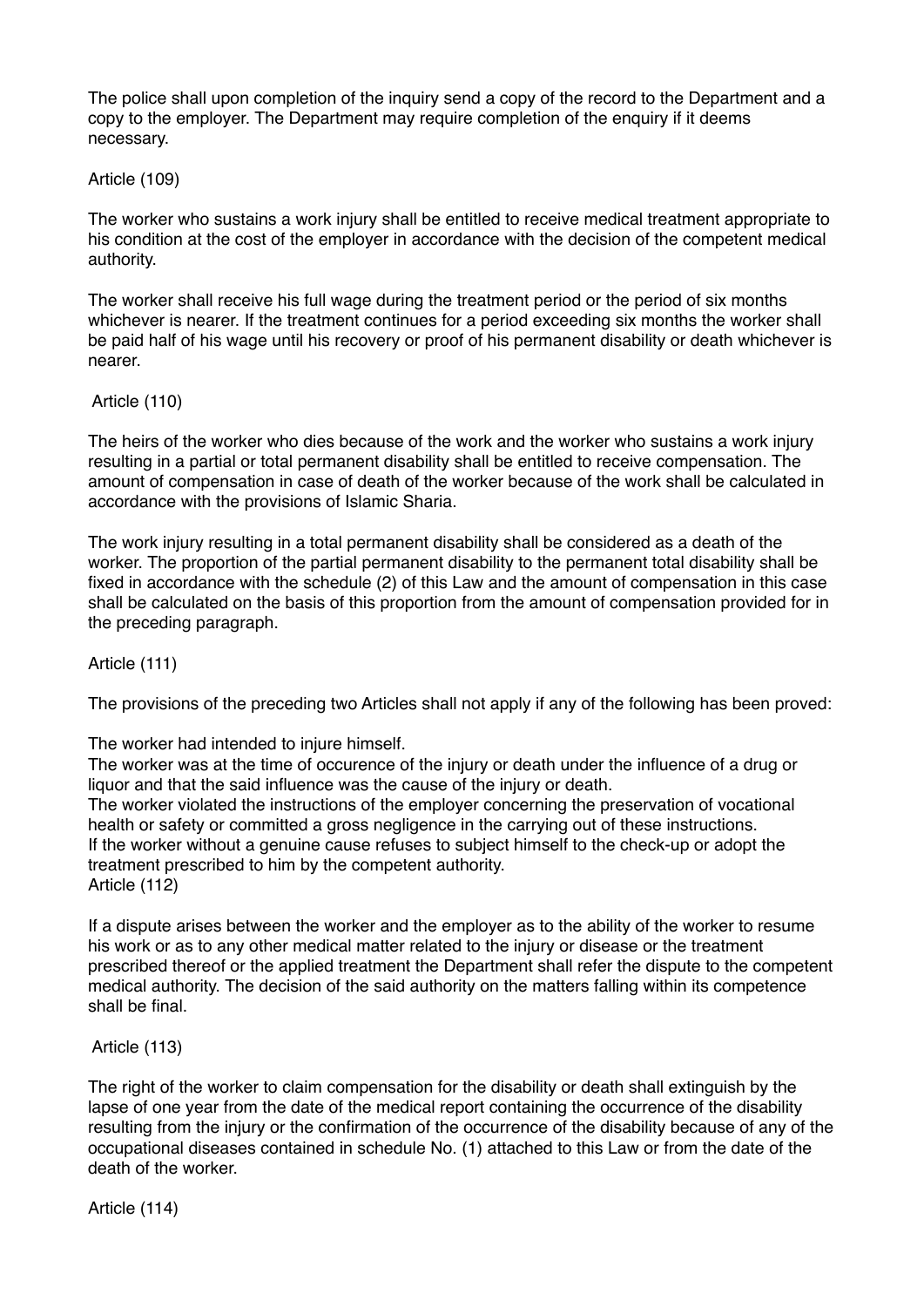The employer shall pay the compensation for the disability within a period not exceeding fifteen days from the date of proof of the disability of the worker or from the date of announcement of the result of the inquiries supporting the occurrence of the disability because of the work.

The employer shall deposit the compensation for the death in the court' within a period not exceeding fifteen days from the date of death or from the date of announcement of the result of the injuries supporting the occurrence of the death because of the work. The court shall distribute the compensation for death amongst the heirs of the deceased in accordance with the provisions of the Islamic Sharia or the personal law applied in the country of the deceased. The compensation shall be vested in the public treasury of the State if three years lapse without specifying persons entitled thereto.

# Article (115)

The employer shall every six months provide the Department with a statistics of the work injuries and occupational diseases in accordance with the forms prepared for this purpose and the procedures to be prescribed by a Decision of the Minster.

# PART TWELVE

### WORKERS ORGANIZATIONS

### Article (116)

The workers working in an establishment where the number of Qatari workers is not less than hundred workers may form a committee from amongst themselves to be named " the Workers Committee" and more than one committee in the establishment may not be formed.

The workers committees in the establishments engaged in one trade or industry or similar or interrelated trades or industries are entitled to form a general committee from amongst themselves to be named the General Committee for the Workers of Trade or Industry.

The general committees of the workers of the various trades and industries may form amongst their selves a general union to be named the! "General Union of the Workers of Qatar".

The membership in the two committees referred to and in the General Union of the Workers of Qatar shall be confined to the Qatari workers. The Minister shall specify the conditions and procedures for the formation of the workers organizations referred to and the membership therein and the way of carrying out their business and the interrelated and similar trades and industries.

#### Article (117)

The Workers Organizations shall have juristic personality upon their formation in accordance with the provisions of this law.

#### Article (118)

The Workers Organizations shall assume the taking care of the interests of their members and protection of their rights and their representation in all matters related to the affairs of the work.

#### Article (119)

The Workers Organizations are prohibited from the following:

The exercise of any political or religious activities.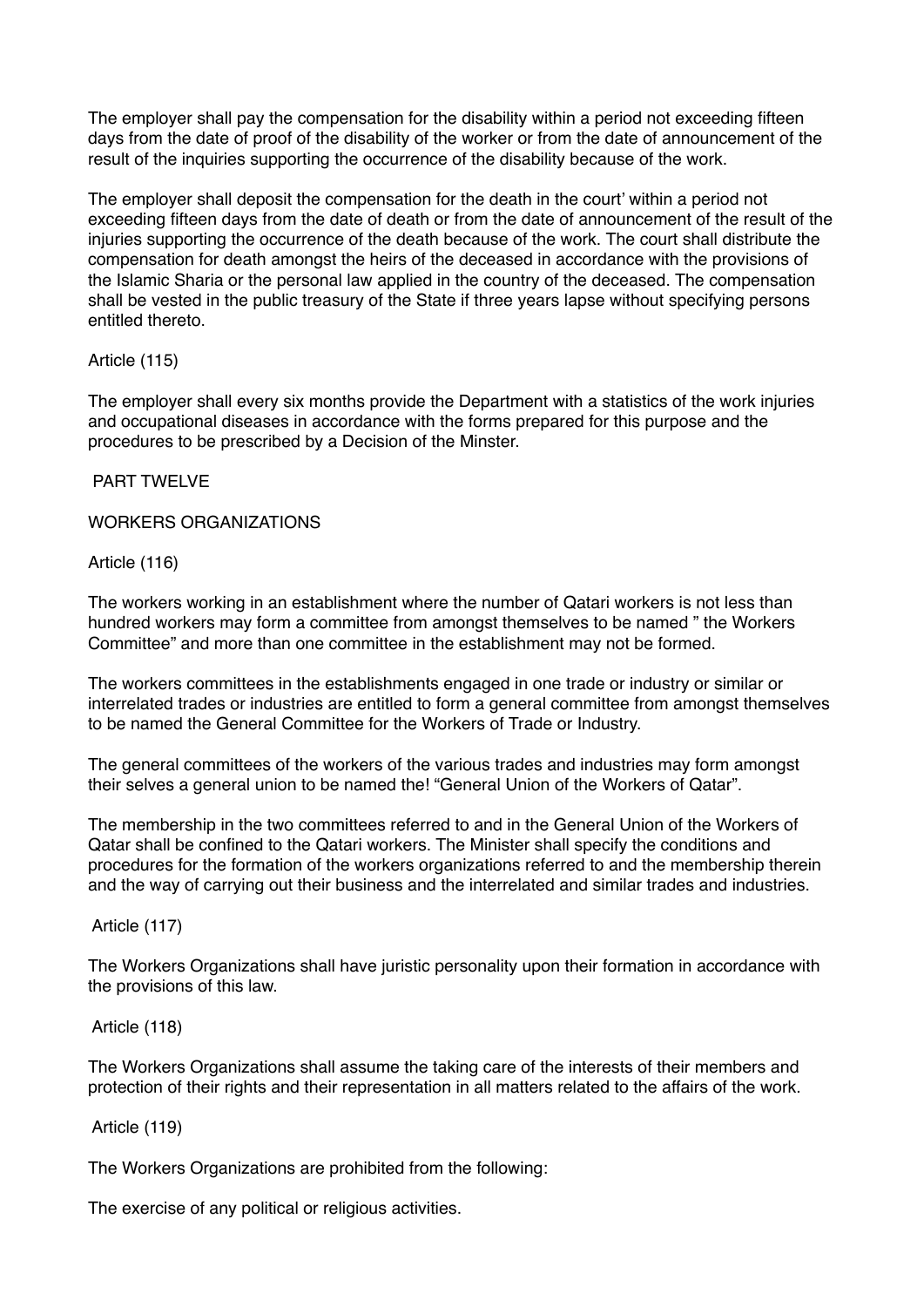Preparation, printing or distributing any materials insulting to the State or the government or the status quo thereof.

Entering into any financial speculations of whatsoever nature.

Accepting of gifts or endowments except with the approval of the Ministry.

The Minister may dissolve any Organization if it commits any of the foregoing prohibited matters or works outside the, purpose.

# Article (120)

The workers may go on strike if amicable settlement of the dispute between them and the employer becomes impossible in accordance with the following measures:

Approval of three fourths of the General Committee of the workers of the trade or industry. Giving to the employer a period of not less than two weeks before commencing the strike and securing approval of the Ministry after coordination with the Minister of Interior Affairs in respect of the time and place of the strike.

Provided that there is no deteriment to the property of the State and of the individual and their security and safety.

Prohibition of the strike in vital public utilities such as petroleum and gas related industries, electricity, water, seaports, airports, hospitals and transportation.

Non-resort to strike before the amicable settlement between the workers and employer by conciliation or arbitration in accordance with the provisions of this law becomes impossible. Article (121)

The workers organizations shall lay down their statutes in accordance with the models to be determined by a Decision of the Minister shall contain in particular the following:-

The conditions of the membership and the instances of its termination.

The rules and procedures of nomination and election.

The sources of financing the organization and the amount of subscriptions by the members. The expenditure of the funds of the organizations, the control over their financial transactions and the registers that shall be kept for this purpose.

The rules and procedures for dissolving the organization and disposal of their properties. Article (122)

The employer shall not compel the worker to join or not to join any of the workers organizations or to refrain from implementing their decisions.

Article (123)

The General Union of the workers of Qatar may, after approval of the Ministry, join any Arab or International Organizations working in the field of the Workers Organizations.

# PART THIRTEEN

JOINT COMMITTEES, NEGOTIATION AND COLLECTIVE AGREEMENTS.

# Article (124)

In any establishment where thirty or more workers are working there may be formed a joint committee embodying representatives of the employer and workers.

The number of members of the joint committee shall be four if the number of the workers of the establishment is two hundred or less and six if the number of the workers of the establishment is more than two hundred and less than five hundred and shall be eight if the number of the workers is more five hundred or more.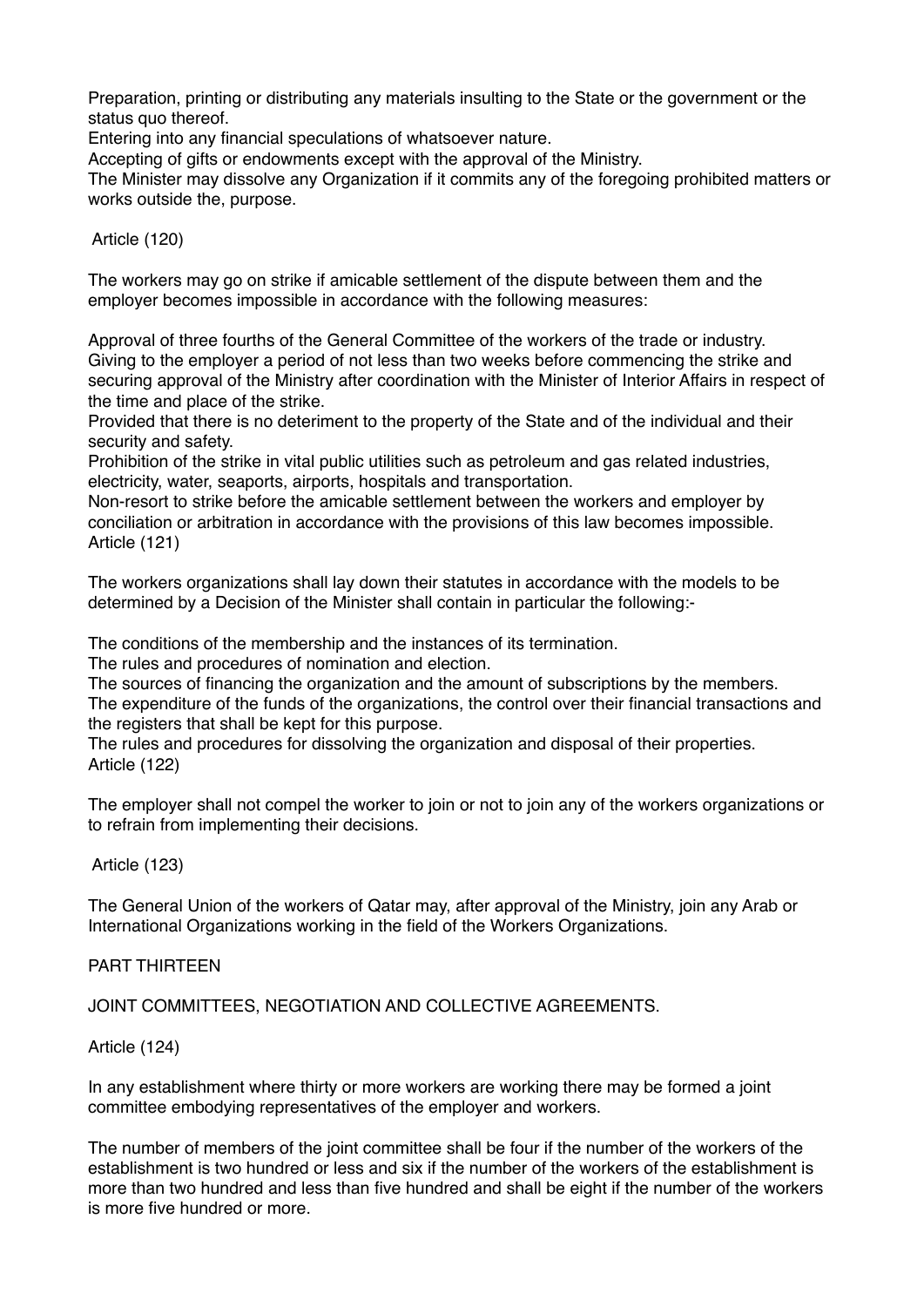Half of the members shall represent the employer and the other half shall represent the workers.

Article (125)

The employer shall nominate his representatives in the committee from amongst the employees who shall legally represent him or those to whom he delegates some of his management powers.

The nomination of the representatives of the workers in the committee shall be as follows:

If there is a "Workers' Committee" in the establishment it shall assume the nomination of the workers representatives in the joint committee from amongst its members.

If there is no "Workers' Committee" in the establishment the workers therein shall nominate their representatives in the joint committee through direct election.

The Minister shall issue a decision regulating the conditions and procedures of election.

Article (126)

The joint committee shall deal with the study and discussion of all matters related to the work in the establishment and in particular:

Regulation of work

The means of increasing and developing the production and enhancing the productivity.

The training programmes of the workers.

The means of protection from dangers and the improvement of the standards of compliance with the rules of safety and occupational health.

The development of the general culture of the workers.

The development of the social services in the establishment.

The studying of and endeavours to settle the individual and collective disputes in the establishment.

The committee shall submit its recommendations on these matters to the employer to consider whether they can be implemented.

Article (127)

The employers and workers have the right to conduct collective negotiation and conclude joint agreements on all matters related to the work.

The Minister shall issue a Decision on the regulation of the rules and procedures of collective negotiation and the method of representation of the parties therein and the rules regulating the joint agreements as to conclude, contents, scope, the means of acceding them, the duration and interpretation thereof and the disputes which may arise from its implementation.

PART FOURTEEN

COLLECTIVE DISPUTES

Article (128)

A collective labour disputes is any dispute between the employer and the whole of his workers or some of them thereof or between a group of employers and their workers or a group of them the subject matter of which is related to an interest common to all workers or to a group of them in a certain establishment, professional or certain craft or in a certain professional sector.

Article (129)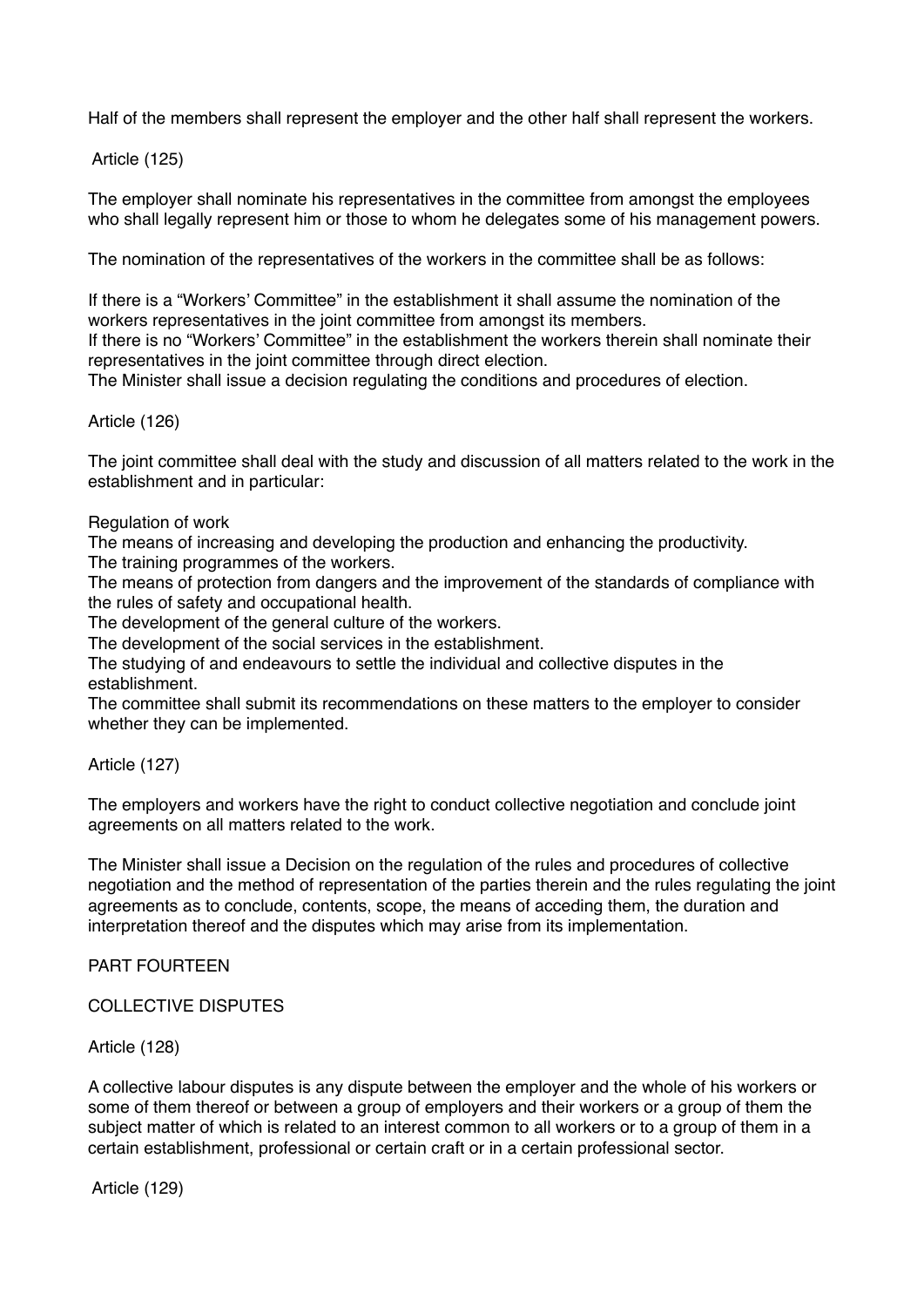If any dispute arises between the employer and some or all of his workers the two parties to the dispute shall try to settle it between themselves and if there is a joint committee in the establishment the dispute shall be referred to it for settlement.

If the two parties fail to settle the dispute the following steps shall be taken:-

The workers shall submit their complaint or claim in writing to the employer with a copy thereof to the Department.

The employer shall reply in writing to the complaint or claim of the workers within a week from his receiving the same and shall send a copy of the reply to the Department.

If the reply of the employer does not lead to the settlement of the dispute the Department shall try to settle the dispute through its mediation.

Article (130)

If the mediation of the Department does not lead to the settlement of the dispute within fifteen days from the date of the employer's reply the Department shall submit the dispute to a conciliation committee for its decision thereon.

The conciliation committee shall be formed of:

A chairman to be appointed by a decision of the Minister.

A member to be nominated by the employer.

A representative member of the workers to be nominated in accordance with the provisions of the second paragraph of Article

The committee may be assisted by consultation with any of the specialists before deciding on the dispute and shall issue its decision on the dispute within a week from the date of its submission thereto.

The decision of the committee shall be binding on the two parties to the dispute if the parties had agreed in writing to referring the dispute to the committee before its meeting to decide on the dispute and if there is no such an agreement in this respect the dispute shall be referred to an arbitration committee within fifteen days and the arbitration shall be mandatory for the two parties.

Article (131)

The arbitration committee shall be formed under the presidency of a Judge and the membership of:

A representative of the Ministry to be nominated by the Minister.

A representative of Qatar Chamber of Commerce and Industry to be nominated by the chairman of the chamber.

A representative of the workers to be nominated by the "General Union of the Workers of Qatar". Article (132)

The arbitration committee shall adjudicate upon the collective labour disputes and render final awards on a majority basis. In case of equality of votes the chairman of the committee shall have a casting vote.

The committee in carrying out its duties may persue all papers, documents and all evidence and may compel any- person possessing these papers, documents and evidence are to produce the same and may enter the establishment for conducting necessary inquiry and take all necessary procedures for settling the disputes.

Article (133)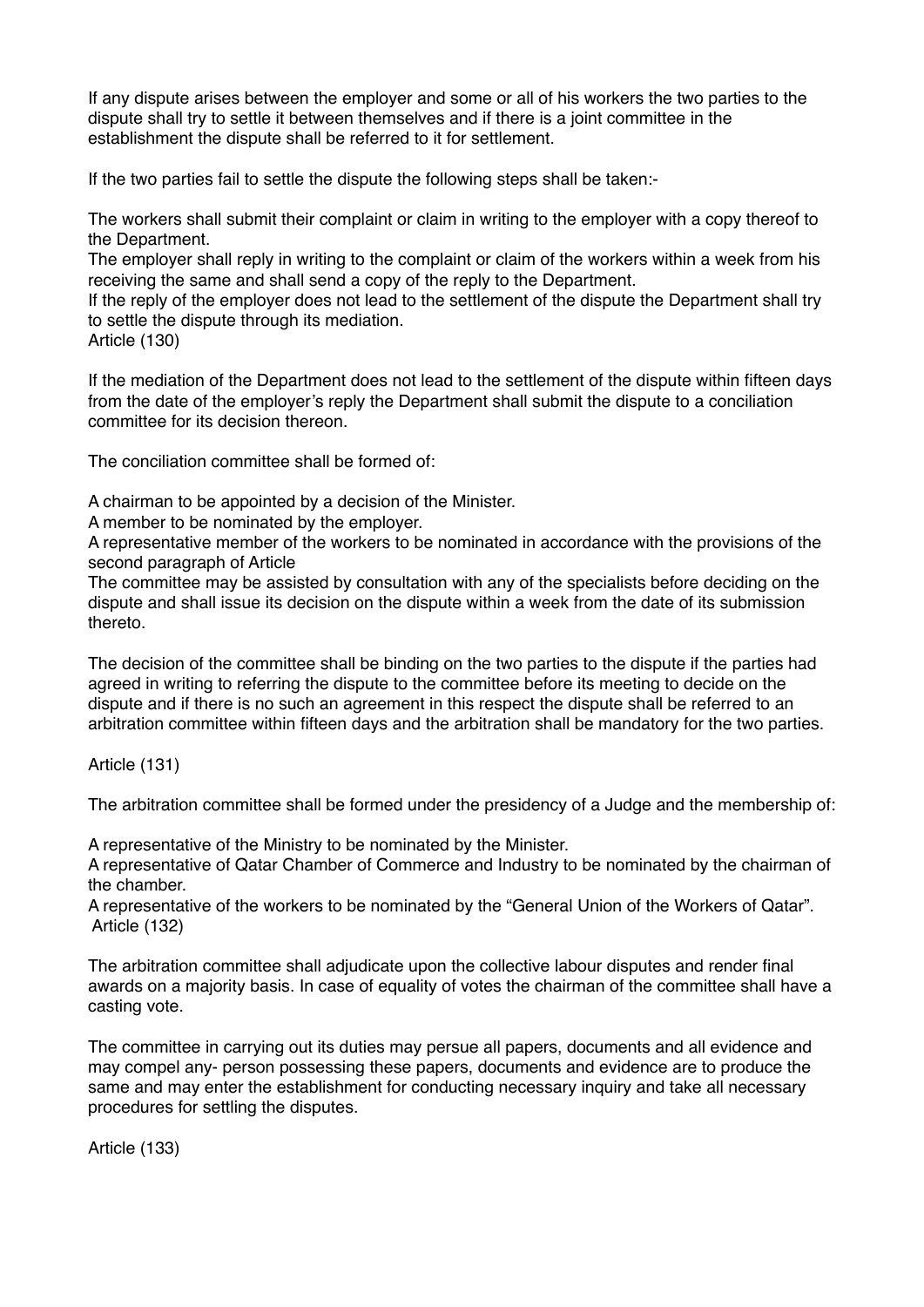An employer may not close the place where he is employing the workers or stop the work or refuse to continue to employ any worker by reason of a dispute that has not been decided on by the conciliation or arbitration committee.

Article (134)

The -Minister shall issue the decisions regulating the duties of the conciliation and arbitration committees.

PART FIFTEEN

INSPECTION OF WORK

Article (135)

There shall be established in the Department an organ to be named as the "Work Inspection Organ" aiming at the supervision of the application of the legislations concerning the protection of workers and shall have suborgans in the various parts of the State.

The inspection organ shall be formed of a sufficient number of administrative officials specified by a decision of the minister. These officials shall be named Work Inspectors and the assistance of specialists in the various specializations may be called whenever necessary.

Article (136)

The Work Inspectors shall before commencement of their duties take an oath before the Minister to respect the law and perform their duties in good faith and with due diligence and not to divulge the secrets or industrial patents or other secret of which they become aware by virtue of their positions even after termination of their employment.

Article (137)

The work inspectors deputized by a decision of the Attorney General in agreement with the Minister, shall have the power of law enforcement officers as regards the implementation of the provisions of this law and decisions made thereto. They shall bear identity cards proving their competence and shall produce such cards to the employers when they perform the inspection.

Article (138)

The Work Inspectors shall have the following authority:

To enter the places of work during the working hours during the day or at night without prior notification for inspecting the registers, books, files or any other documents related to the workers, for ensuring their compliance with the applicable legislations and detecting proofing actions violating such legislation.

To obtain samples of the materials used and dealt with in the establishment and to inspect the machinery and various fittings for assuring the availability of sufficient and effective. means for protecting the workers from health hazards and work dangers and notify the employer or his representative of any samples or materials taken or used for this purpose.

To inspect the residence of the workers for assuring their compliance with the required health conditions.

To inquire from the employer or his representative or any of the workers individually or in the presence of witnesses on any of the matters related to the implementation of this law. Article (139)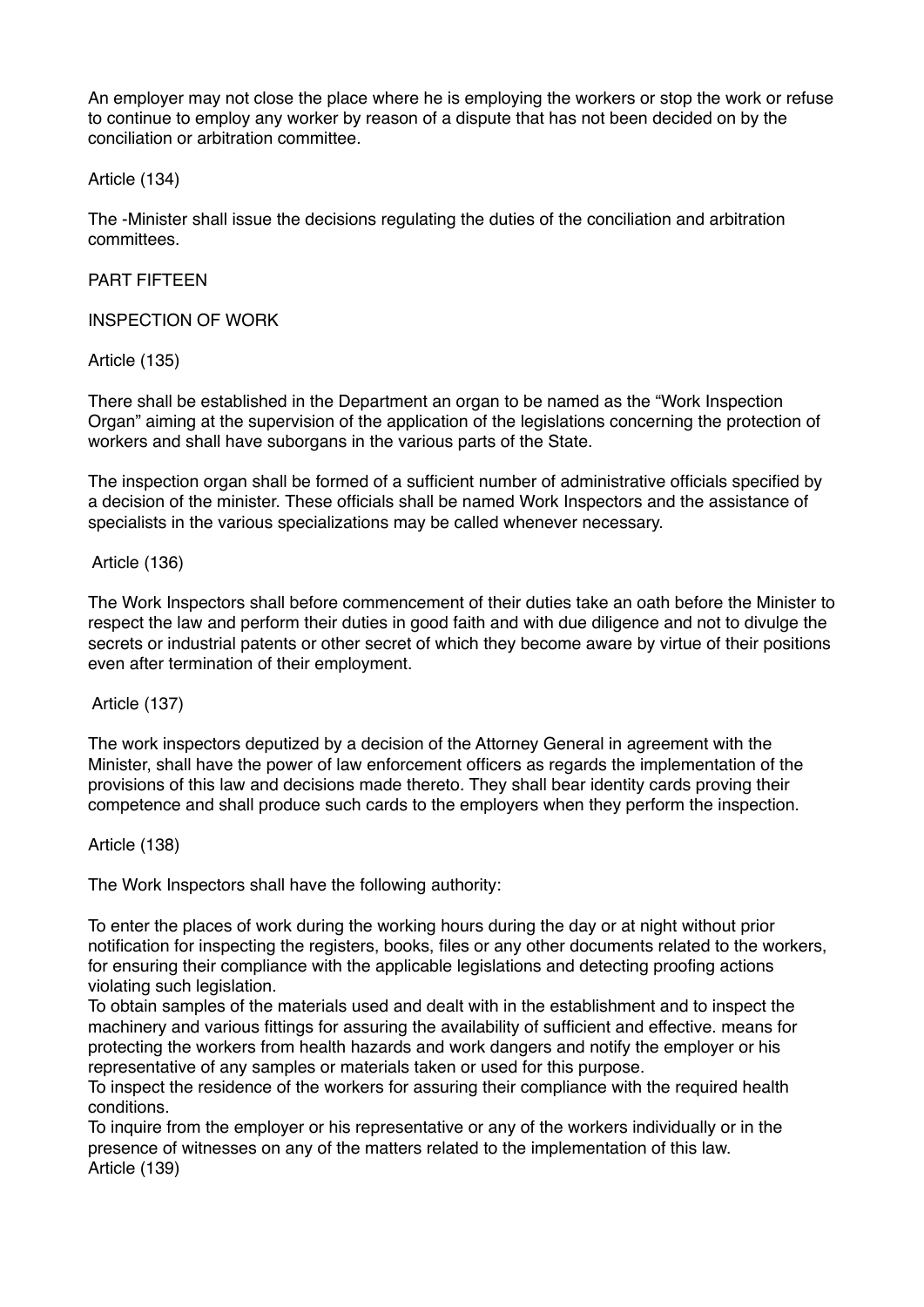The employer or his representative shall facilitate the performance by the Work Inspectors of their duties and shall provide them with the correct information on any matter related to the performance of their duties and shall obey their request to him to attend whenever he is requested to do so.

Article (140)

The Work Inspectors may take the following actions:

1. Providing consultation and guidance to the employer or his representative as to the manner of alleviation of the contravention.

2. To give notification to the employer to alleviate the contravention specifying the type of contravention and the period needed for its alleviation.

3. To prepare a record of the contravention and submit the same to the Department for taking the necessary action in respect thereof.

Article (141)

The Ministry shall prepare an annual report on the work inspection in the State including all matters related to the supervision by the Ministry over the implementation of this law and in particular the following matters:

1. Information on the provisions regulating the inspection.

2. Information of the number of Work Inspectors.

3. Statistics of the establishments which are subject to the inspection, the number of workers therein and the number of inspection visits carried out by the inspectors thereto and the number of violations detected, the penalties inflicted in respect of such violations and the work injuries.

The Ministry shall publish the report in the manner it deems appropriate.

Article (142)

The Minister shall issue a Decision on the regulation of the inspection and its procedures and the Department shall prepare the forms of the inspection, visit reports and the reports of the detection and proof of violations and notifications and the inspection registers etc.

PART SIXTEEN

PENALTIES

Article (143)

Without prejudice to any severer penalty provided for in any other law the violations provided for in the following articles shall be penalized by the penalties provided for in any of them. And the penalty of fine shall multiply in accordance with the number of workers in respect of whom violations are committed.

# Article (144)

Whoever violates the provisions of Articles 7, 12, 19, 21, 22, 23, 27,28,35, sub-article 2 of Article 39, Articles 46, 47, 48, 57, 58, 73, 74, 75, 77, 91, 92, 95, 97, 99, 106, 115 and 139 of this law shall be punished with a fine of not less than two thousand Riyals and not more than five thousand Riyals and not more than five thousand Riyals.